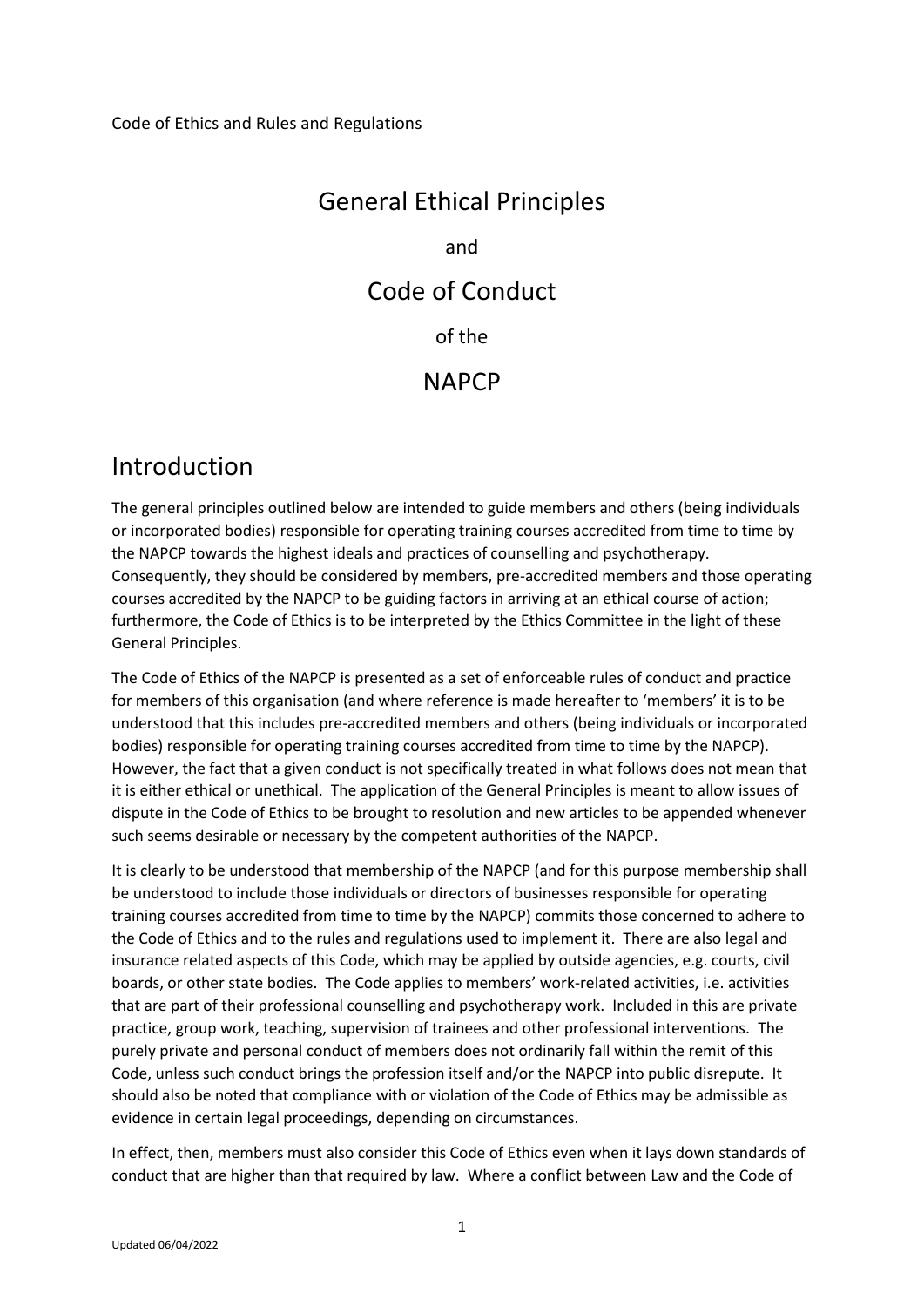Ethics occurs, members will make known their commitment to the Code of Ethics and take steps to resolve the conflict in a reasonable manner.

The Procedures for instigating, investigating and resolving complaints of unethical conduct are set out in the prevailing Rules and Procedures of the NAPCP Ethics Committee. Actions which may be taken include reprimands, censures, termination of membership, as well as referral to other bodies and sanctions on the part of those other bodies. Action to terminate membership may be taken on foot of conviction for a felony, legal precedent, expulsion from another professional organisation, or other such suspension.

## Preamble

In joining the NAPCP, members agree to comply with the Code of Ethics.

This applies to their professional activities and any behaviours that might impinge on those activities. Whilst this code cannot resolve all ethical and practice related issues, it aims to provide a framework for addressing ethical issues and to encourage optimum levels of practice. Members will need to judge which parts of this code to apply to particular situations. They may also have to decide between conflicting responsibilities.

Where ethical issues are unclear, practitioners are required to follow a formal procedure to assist in examining the ethical merits of their work and to provide justification for any ethical decisions they make. This procedure is detailed in full in Appendix 2.

Like all other professionals, therapists are subject to the law, and their practice must conform to the law. In addition, therapists are expected to adhere to NAPCP's Code of Ethics, particularly in cases where referral criteria, employment requests, or online conduct may pose a challenge to the Code of Ethics. This Association has a Complaints Procedure that can lead to the expulsion of members for breaches of its Codes of Ethics & Conduct.

## The Nature of Counselling and Psychotherapy

Counselling and psychotherapy are activities whereby a practitioner offers a professional service, in a helping capacity, to a client, who seeks the service. The term "client" refers to individuals, couples or groups of people. The counsellor's/psychotherapist's role is to facilitate the client's functioning in ways that respect the client's values, personal resources and capacity for self-determination. Counselling & Psychotherapy can take different forms including directive and non- directive approaches.

The principle of informed consent is the cornerstone of ethical counselling and psychotherapy and practitioners should recognise and uphold the importance of confidentiality in establishing a trustworthy therapeutic relationship.

Counselling and psychotherapy are formal activities involving an agreed contract. To maintain their effectiveness, practitioners review their work regularly in a confidential setting with a supervisor. In joining the Association, Members agree to comply with the provisions of the Code. The Code applies to their professional activities and any behaviour that might impinge on those.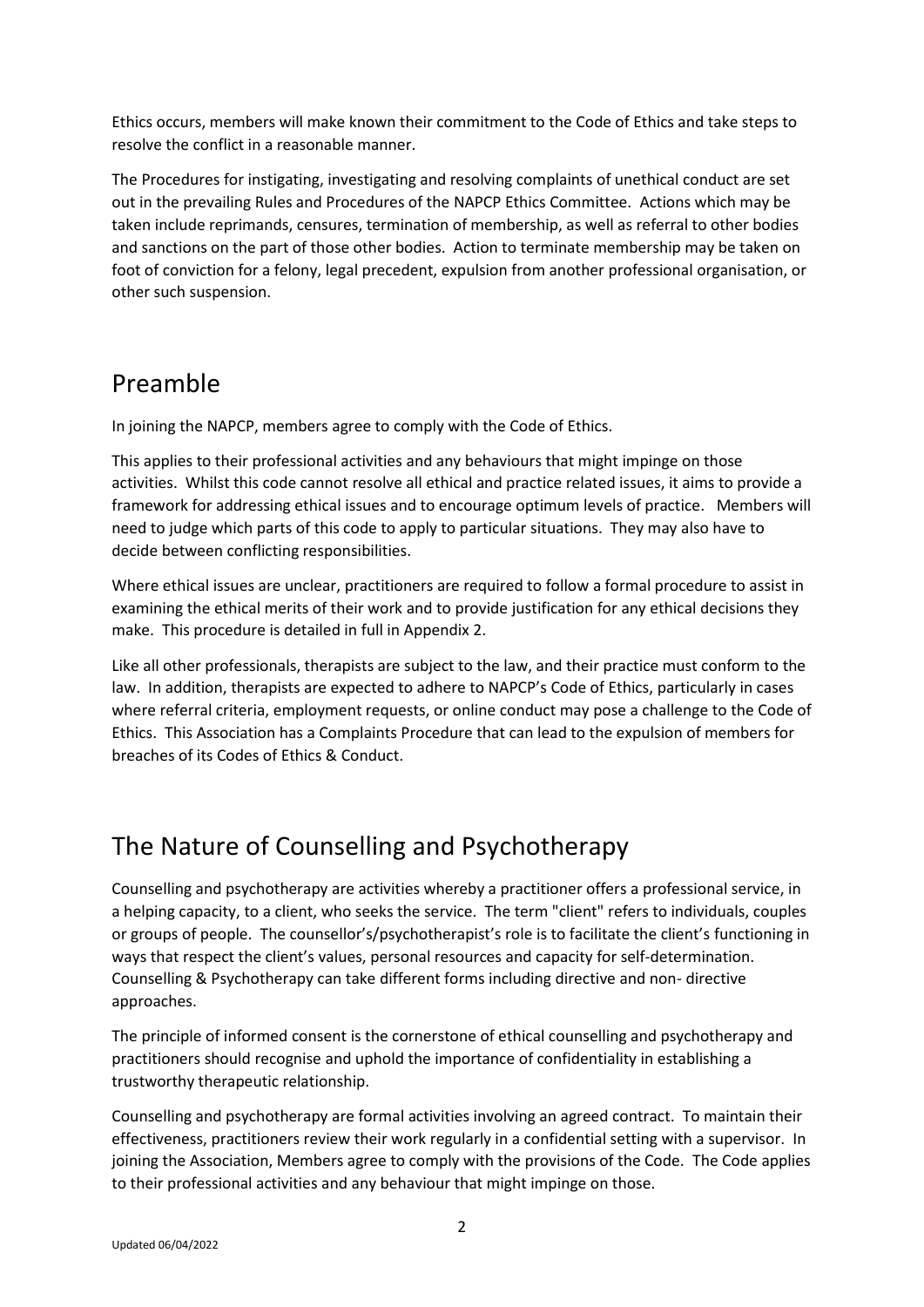NAPCP expects each member to respect the uniqueness of each person with whom they work, valuing individual characteristics, personal resources, core experiences personal values and meanings and the capacity for self-determination.

Respect for the whole person lies at the core of NAPCP's ethical stance. The goal of wholeness which characterises our work, and the professional relationship which serves it, requires a conscious ethical stance ultimately rooted in the ancient rule 'do no harm'. We favour awareness, respect for all aspects of what it means to be human, awareness of pain, of the ultimate questions of life, death and destiny. We encourage the beginner's mind, the ability to see things afresh, to strive for autonomy and to help change take place. Ultimately, we believe that everyone deserves the chance to experience renewal and growth from pain and suffering.

To ensure that their practice remains effective and appropriate, practitioners are obliged to meet regularly with a professional supervisor, who is an experienced colleague with whom they review their work. Information discussed during supervision is regarded as confidential.

## Overall principles

The Code of Ethics outlines the core values of counselling and psychotherapy and the principles arising from these. These core values are as follows:

Autonomy: Fostering the right to control the direction of one's life;

Nonmaleficence: Avoiding actions that cause harm;

Beneficence: Working for the good of the individual and society by promoting mental health and well-being

Justice: Treating individuals equitably and fostering fairness and equality;

Fidelity: Honouring commitments and keeping promises, including fulfilling one's responsibilities of trust in professional relationships; and

Veracity: Dealing truthfully with individuals with whom counsellors come into professional contact.

## Core Values

## 1. Competence

Members are committed to high standards in their work. This means that they recognise the boundaries imposed by their own competence, experience and present level of training. Hence, they provide only such services and use only those techniques in which they have been qualified by education, training and experience. This is a context that requires careful judgment. Members take appropriate steps to protect the welfare of those with whom they work and relevant supervision, issues of central importance.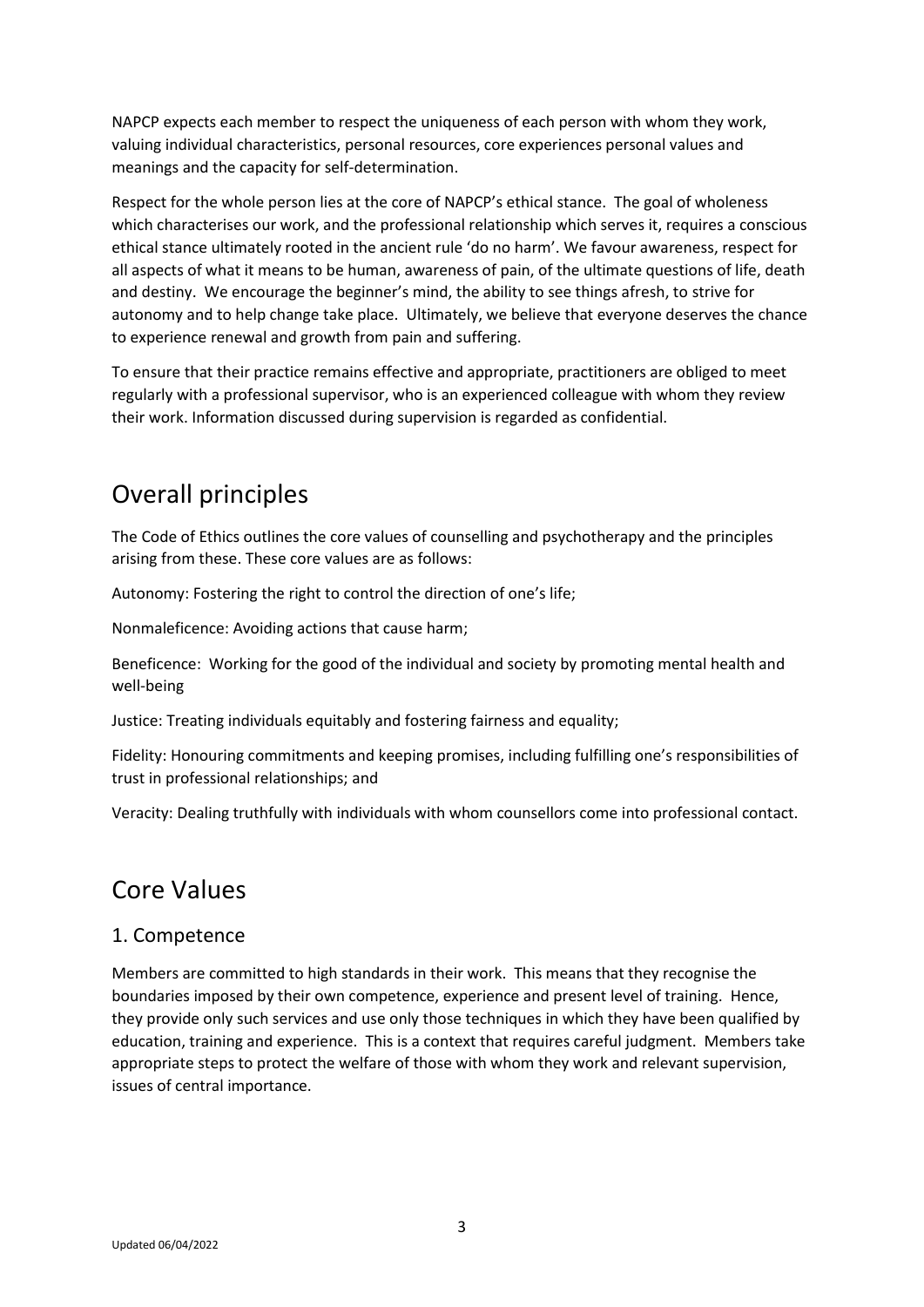## 2. Integrity

Integrity is a core value for all counsellors, psychotherapists and supervisors (trainees). This also applies to supervising and teaching people in training. This raises issues of fairness, honesty and respect for others. Hence, in describing their qualifications, experience, services and fees, they avoid all statements that are false, deceptive or misleading. It also means that they are aware of their own belief systems, values, needs and limitations and how these impinge on their work. In this context, members must be prepared to clarify these factors to relevant parties. They will also avoid improper relationships that may put the therapeutic alliance at risk.

## 3. Respect

Members grant appropriate respect to the basic rights, dignity and self-worth of all people. This respect reaches out to people's privacy, confidentiality, autonomy, religion, spirituality, morality, responsibility and self-determination. However, it is important to be mindful that, from time to time, legal and other obligations may lead to conflict and other difficulties with the exercise of these rights. Members need to be aware of individual, cultural, ethnic, role and other differences such as, those due to age, gender, sexual orientation, religion, race, disability, involvements and socioeconomic status. Biases and prejudices which derive from such differences require self-awareness and a commitment from members to try honestly to eliminate them from their working relationships. It also requires that they do not knowingly participate in or condone any kind of discrimination on whatever grounds.

#### 4. Concern

Counsellors and psychotherapists are concerned to contribute to the welfare of those with whom they work professionally. This means that members always have regard to the welfare of others and do everything they reasonably can to perform their roles in a way that minimises or avoids harm. The therapeutic task requires a safe context in which issues of power and other forms of manipulation and exploitation play no part.

## 5. Social Responsibility

Counsellors and psychotherapists work to mitigate and bring healing into areas of human suffering. Hence, use of their skills and education outside of this context needs to be prudently weighed. They are also encouraged to contribute of their time for little or no personal or financial advantage to the best of their ability when circumstances permit.

#### 6. Professional Responsibility

Counsellors, psychotherapists, supervisors and teachers of trainees, will uphold high standards of professional conduct in their work. This means that they are clear about their professional roles and obligations. This requires that they accept appropriate responsibility for their professional behaviour. Members' moral standards and conduct are personal matters, except where these may compromise professional responsibilities or reduce people's trust in counselling and psychotherapy.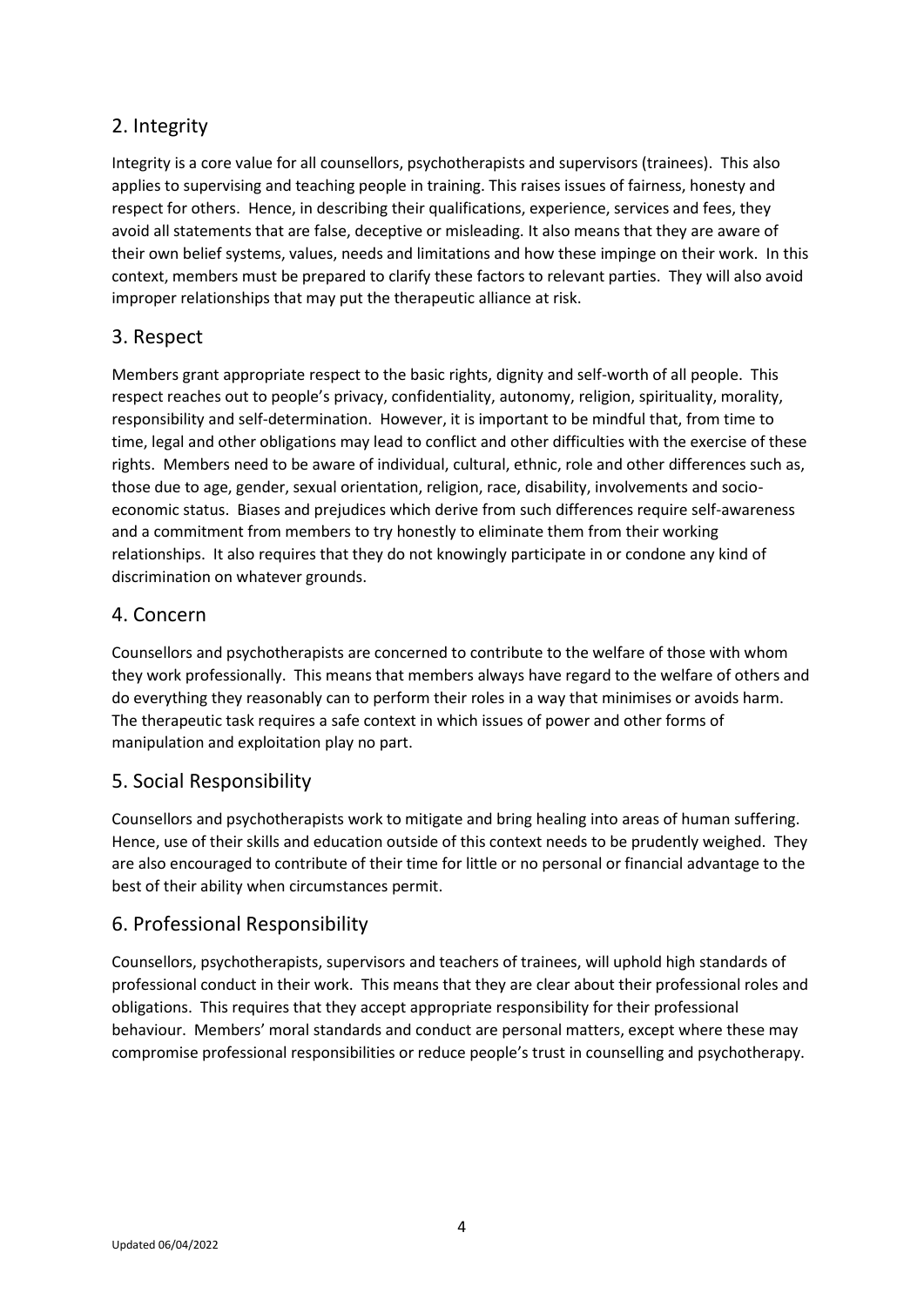## Ethical Practice & Professional Competence

Counselling and Psychotherapy are non-exploitative in nature and are underpinned by core values of integrity, impartiality, and respect. Counsellors and Psychotherapists should apply the same degree of care to work ethically whether the work is paid, voluntary or work related.

Counsellors and Psychotherapists do not condone, engage in discrimination or refuse professional service to anyone on the basis of race, gender, religion, national origin, age, sexual orientation, disability, and socioeconomic or marital status. They should also make reasonable efforts to accommodate clients who have physical disabilities.

Counsellors and Psychotherapists are expected to take all reasonable steps to monitor and develop their own competence and to work within the limits of that competence. Where circumstances exceed the counsellor's level of competence, supervision should be sought and referral considered. All members of NAPCP require on-going professional supervision and continued professional development.

## Ethical Standards

## 1. In General

## 1.01 Applicability

Members' activities may be reviewed under these standards only when work-related issues are concerned. Personal activities having no bearing on their roles as Counsellors and Psychotherapists are not subject to this code.

## 1.02 Ethics and law

Where a conflict arises between the Code of Ethics and Law, members will make their commitment to this Code known and then take responsible steps to resolve the conflict.

#### 1.03 Professional Relationship

Members provide therapeutic, teaching, supervisory and related services in the context of a define professional role.

## 1.04 Boundaries of Competence

(a) Members work within the boundaries of their competence. This is based on their education, training, supervised and/or other appropriate experience.

(b) Movement into new areas that involve further skills will be undertaken only in foot of appropriate study, training, supervision and/or consultation with those who are competent.

(c) In newly emerging areas where appropriate training does not yet exist, members will take personal responsibility to protect the welfare and dignity of those with whom they work, and will consult others in the field, as appropriate.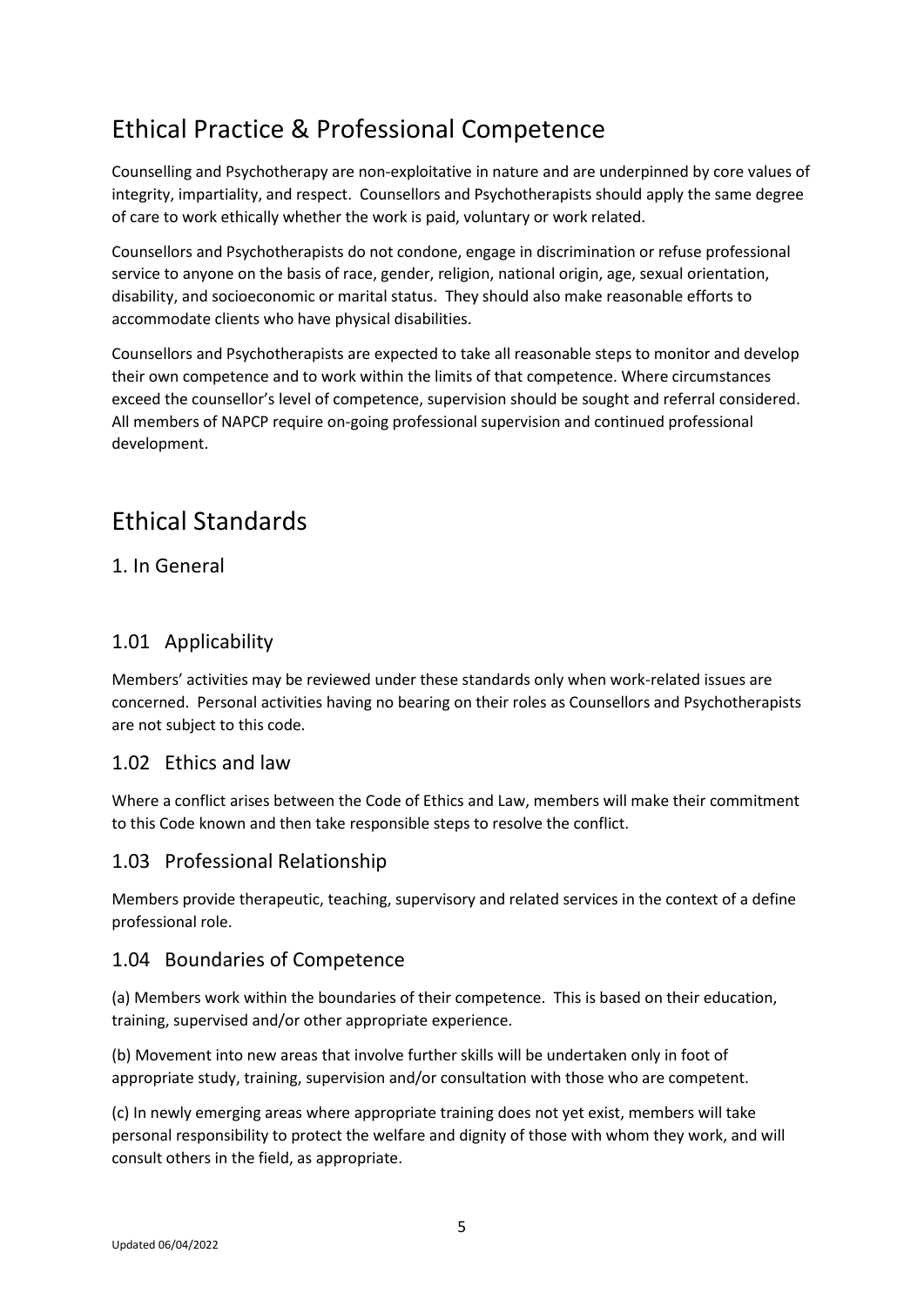(d) Counsellors/psychotherapists should continually monitor their effectiveness as professionals and take steps to improve when necessary.

## 1.05 Receiving Gifts

While accepting gifts is discouraged, counsellors/psychotherapists should recognize that in some cultures (and in relation to children) small gifts are a token of respect and gratitude. When determining whether to accept a gift from clients, counsellors/psychotherapists take into account the therapeutic relationship, the monetary value of the gift, the client's motivation for giving the gift, and the counsellor/psychotherapist's motivation for wanting to accept or decline the gift.

## 1.06 Client Safety

Members of NAPCP should take all reasonable steps to ensure that the client suffers neither physical nor psychological harm during counselling and psychotherapy. Counsellors and Psychotherapists do not normally give advice but this may depend on the role of the counsellor/psychotherapist i.e. advocacy and the modality within which they choose to work.

When therapy occurs by electronic means, counsellors and psychotherapists should inform clients of the potential risks and benefits, including but not limited to issues of confidentiality, clinical limitations, transmission difficulties and ability to respond to emergencies.

Counsellors and Psychotherapists should uphold their responsibilities to provide consistent care to clients and to not abandon or neglect clients. Such practices and procedures include providing accurate contact information (and appropriate contact times) as well as specified procedures in case of emergency, therapist absence and conducting appropriate terminations.

## 1.07 Responsibilities to Self and Other Professionals

Members should not counsel when their functioning is impaired due to personal or emotional difficulties, illness, disability, alcohol and drug use or for any other reason. It is an indication of the competence of Counsellors and Psychotherapists when they recognise their inability to counsel a client or clients and make appropriate referrals. Counsellors/psychotherapists should also act in a collegial manner and assist colleagues or supervisors in recognizing their own professional impairment and provide assistance when warranted with colleagues showing signs of impairment and intervene as appropriate to prevent imminent harm to clients.

Members concerned about a colleagues' professional conduct may consult with the therapist in question in order to avoid or prevent unethical conduct. Alternatively, the member may choose to discuss the situation with a supervisor (or further information on ethical decision-making refer to Appendix 1). At all times the welfare of the client is paramount.

If a member is satisfied that part of the Code of Ethics is being breached, whether by a member or non-member, in an establishment running a training course accredited by the NAPCP, they shall have a duty to inform the NAPCP of such suspected breaches in writing as soon as possible.

## 1.08 Personal Virtual Relationships with Current Clients

Counsellors/psychotherapists are prohibited from engaging in a personal virtual relationship with individuals with whom they have a current counselling relationship (e.g., through social and other media).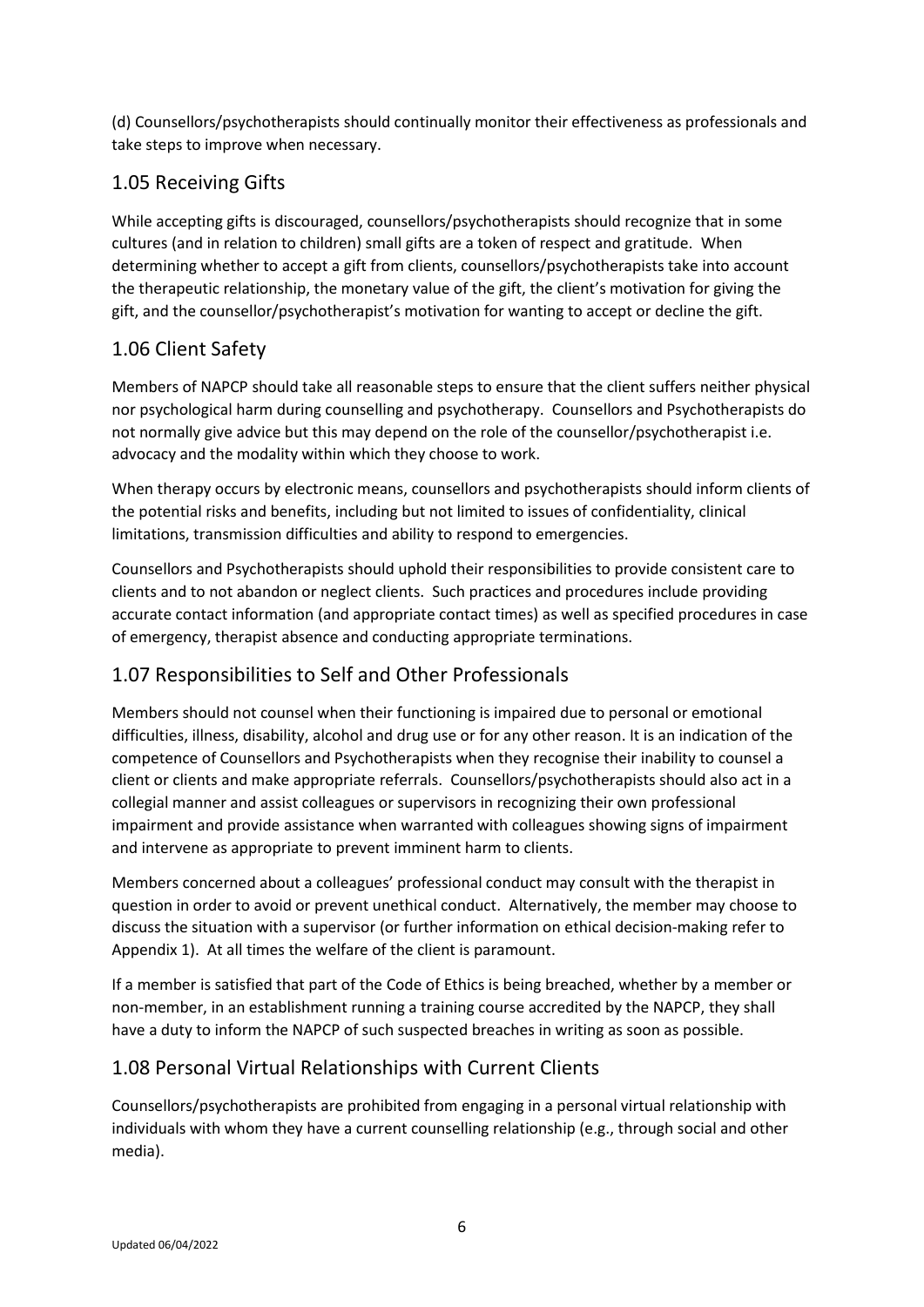## 1.09 Confidentiality

Counsellors/psychotherapists should maintain and protect the confidentiality of prospective and current clients. Counsellors/psychotherapists should only disclose information with the client's consent or with sound legal or ethical justification.

## 1.10 Court-ordered Disclosure

If a counsellor/psychotherapist is ordered by a court to release confidential information (without the consent or agreement of the client) the counsellor/psychotherapist should make every effort to prohibit the disclosure or have it limited as narrowly so as to reduce any potential harm to the client or the counselling relationship.

## 1.11 Information Shared with Others

Counsellors/psychotherapists should make every effort to ensure that the privacy of clients is maintained by subordinates, including employees, supervisees, students, clerical assistants, and volunteers.

## 1.12 Interdisciplinary Teams

Where the counsellor/psychotherapist is part of an interdisciplinary team, the client must be informed of the team's existence and composition, what information is being shared, and the purposes of sharing such information.

## 1.13 Third-Party Payers

Counsellors/psychotherapists should only disclose information to third-party payers if clients have authorized and given their consent for such disclosure. The parameters of the information shared should be made clear to the client and their consent sought on this basis.

## 1.14 Confidentiality and Advocacy

Where appropriate, members may advocate at individual, group, institutional or societal levels to address potential barriers and obstacles that inhibit the growth and/or development of clients. Counsellors/psychotherapists must obtain client consent prior to engaging in advocacy efforts on behalf of a client to improve the provision of services and to work toward removal of barriers or obstacles that inhibit client growth and development.

## 1.15 Sexual Harassment

(a) Members do not engage in sexual harassment i.e. solicitation, physical advances and verbal or non-verbal conduct that is sexual in nature that occurs in the context of their work as a counsellor, psychotherapist or supervisor. Two forms of this are particularly of concern:

(b) Sexual harassment, as defined in (a) may consist of one intense or severe act or of a number of persistent or pervasive acts. Such acts should be brought to the attention of the Ethics Committee and other concerned bodies as a matter of urgency for the appropriate investigation. Complainants will be afforded every respect and dignity without prejudice.

## 1.16 Misuse of influence and Multiple Relationships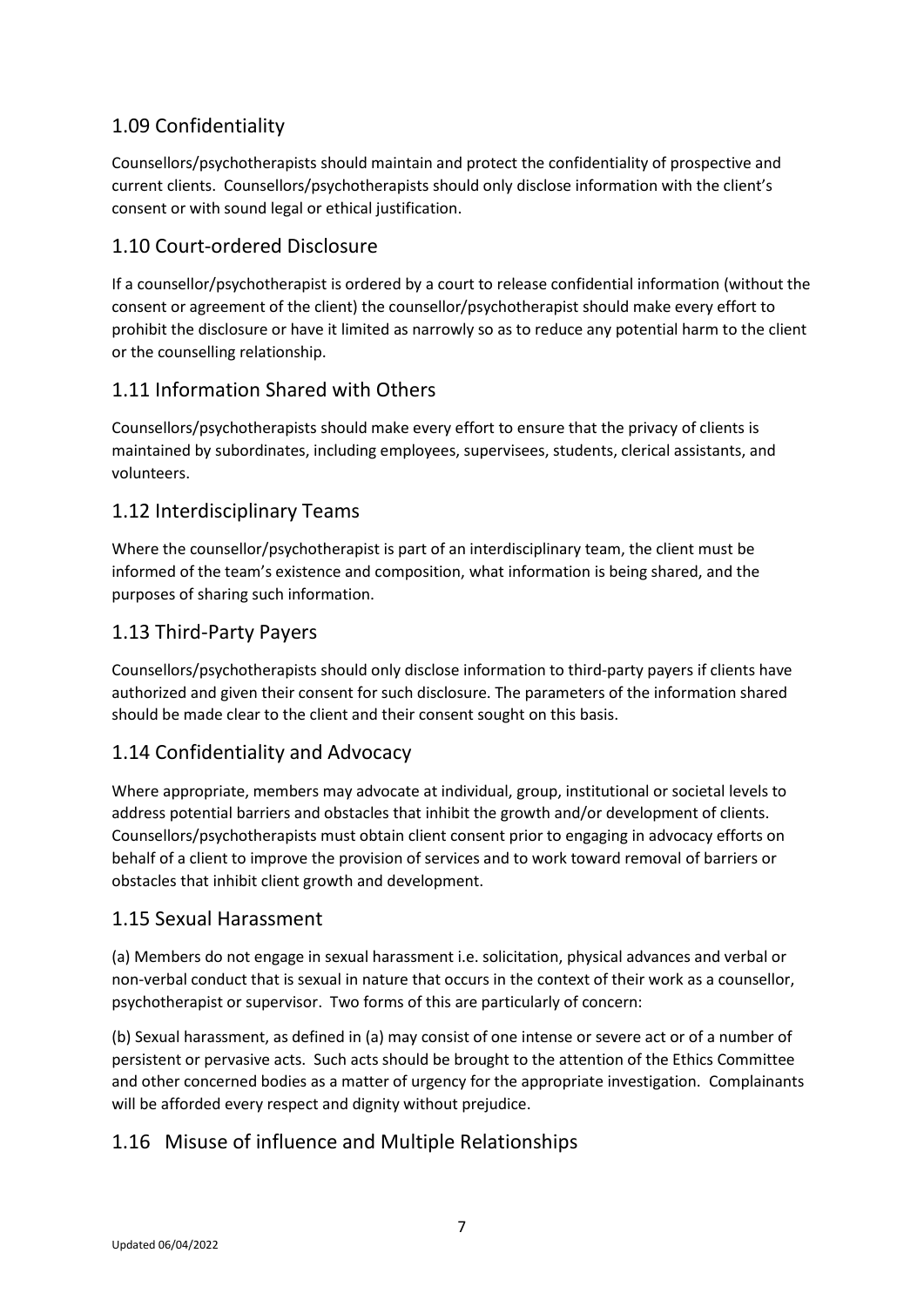a) Members will take reasonable steps to avoid harming those with whom they work and to minimise and contain it as much as possible when it is unavoidable. Consequently, members are alert to, and guard against misusing their influence on those with who they work in any way that is to their own advantage and the other's harm.

b) Members will also take due care in regard to dual or multiple relationships with clients and students, particularly if such non-therapeutic relationships have a potential to impair the counselling or psychotherapeutic relationship. Members do not engage in business or other financial affairs or advisory roles with clients or students, nor do they suggest or promote training courses to their counselling or psychotherapy patients, or suggest to others to do the same to their clients.

c) Counsellors/psychotherapists are prohibited from engaging in counselling relationships with friends, family members with whom they have an inability to remain objective.

d) When, due to unforeseen factors, such multiple relationships have arisen, the member will take all such steps as are necessary to observe this Code of Ethics and bring any conflicts of interest to a prompt end.

e) Members will not exploit persons over whom they hold supervisory or training influence.

f) Members must not exploit clients, students or trainees financially, sexually, emotionally, or in any other way. Sexual intercourse, sexual contact or sexual intimacy with a client, or a client's spouse or partner, during the therapeutic relationship, or during the two years following the termination of the therapeutic relationship, is unethical.

g) Counsellors/psychotherapists working in their capacity as a teacher/lecturer should not provide counselling to students.

## 1.17 Privacy

Clients should be offered privacy for counselling sessions, unless otherwise agreed. Online counselling, in-vivo counselling, exposure therapy, outdoor therapy and other forms of therapy that offer reduced levels of privacy require that the counsellor/psychotherapist collects separate, informed consent from the client. This also applies to audio/video taping of counselling sessions.

## 2. Contracting

Clear contracting is the bedrock of ethical clinical practice. Counsellors and psychotherapists are responsible for communicating the terms on which counselling is being offered.

Counsellors/psychotherapists should explicitly explain to clients the nature of all services provided. This means informing clients about issues such as, but not limited to, the following: the purposes, goals, techniques, procedures, limitations, potential risks, and benefits of services; the counsellor/psychotherapist's qualifications, credentials, relevant experience, insurance details and approach to counselling; continuation of services upon the incapacitation or death of the counsellor; the role of technology; and other pertinent information. Additionally, counsellors/psychotherapists should inform clients about fees and billing arrangements, including procedures for non-payment of fees, as well as the cancellation and rescheduling of appointments.

Counsellors/psychotherapists should specify clear professional boundaries and include same within the counselling contract.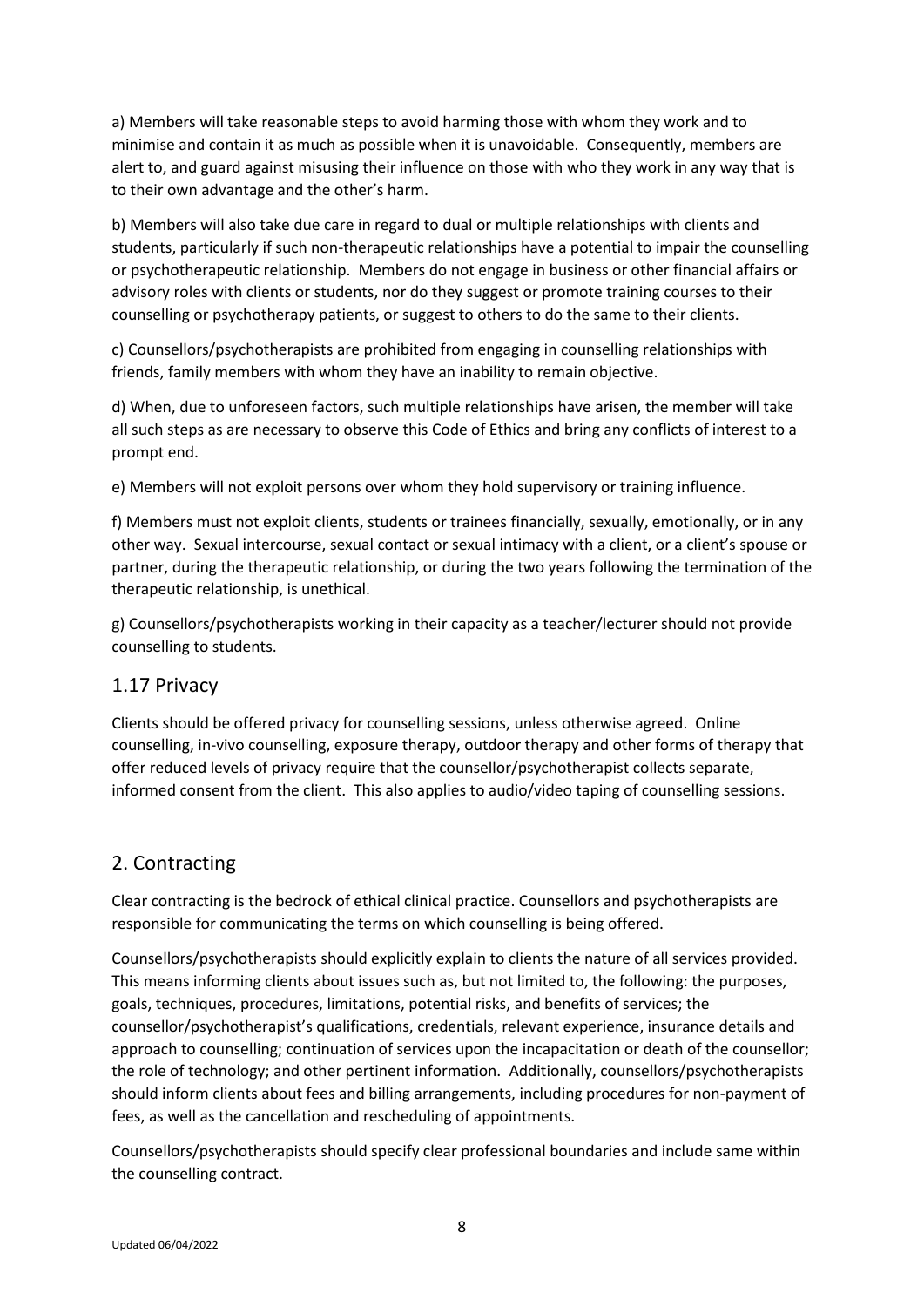It is the client's choice whether or not to participate in counselling. Third party referrals should be treated as circumspect. Reasonable steps should be taken in the course of the counselling relationship to ensure that the client is given an opportunity to review the terms on which counselling is being offered and the methods counselling being used.

Counsellors and Psychotherapists should be aware of the provisions of the freedom of information act as it applies to them and other relevant legislation.

## 2.1 Termination of the Therapeutic Relationship

Members do not abandon clients. (cf 1.14 above). Termination is indicated when it becomes clear that the client no longer needs the service, is not benefiting from it, or is being blocked or harmed in some way by it. Whatever the reason for termination, provided it is not due to the client's own conduct and choice, the member will discuss the issue, taking into account the client's needs and views, and will suggest such other helps or services that may seem appropriate.

Particularly in psychotherapy, bringing the unaware to awareness, reconciling elements in painful conflict, and dealing with defence mechanisms among many similar factors, should only be done if it is possible without harmful effects. Given the paramount nature of the concern for the client, counsellors/psychotherapists are responsible for stopping the process if it is dangerous to proceed, and for terminating the relationship when this is necessary.

## 3. Informed Consent

a) Counsellors/Psychotherapists should ensure that the client consents to participate at all stages of the therapeutic process and respect the client's right to withdraw from therapy at any time.

b) Consent is an ongoing process and so counsellors/psychotherapists should provide opportunity during the course of the therapeutic relationship to review the contract. This is particularly so if new or previously undisclosed information comes to light.

c) Counsellors/psychotherapists can in some cases advocate on behalf of their clients. If they do, they should ensure that consent is obtained in advance of any proposed action.

d) Where the client is engaged with another healthcare professional, the counsellor/psychotherapist should obtain the client's permission (preferably in writing) before conferring with the other professional if such conferring is necessary in the interests of the client.

e) Counsellors/psychotherapists should make clear during contracting whether they provide reports to third parties on behalf of the client. In such cases, counsellors/psychotherapists must obtain the permission of their client. The client must also be supplied with a copy of any report.

f) Obtain the client's consent before making audio or video recordings of sessions (be they in person, online or other means), making him or her aware of the purpose, storage and disposal of same.

g) Obtain in advance the client's consent to attendance at sessions by third parties.

h) Ensure that identities are carefully disguised and consent is obtained when publishing research or case studies concerning clients or supervisees,

i) Obtain written permission from both parents/legal guardians before commencing therapy with a minor. If it is not possible to obtain written permission from both parents/legal guardians, then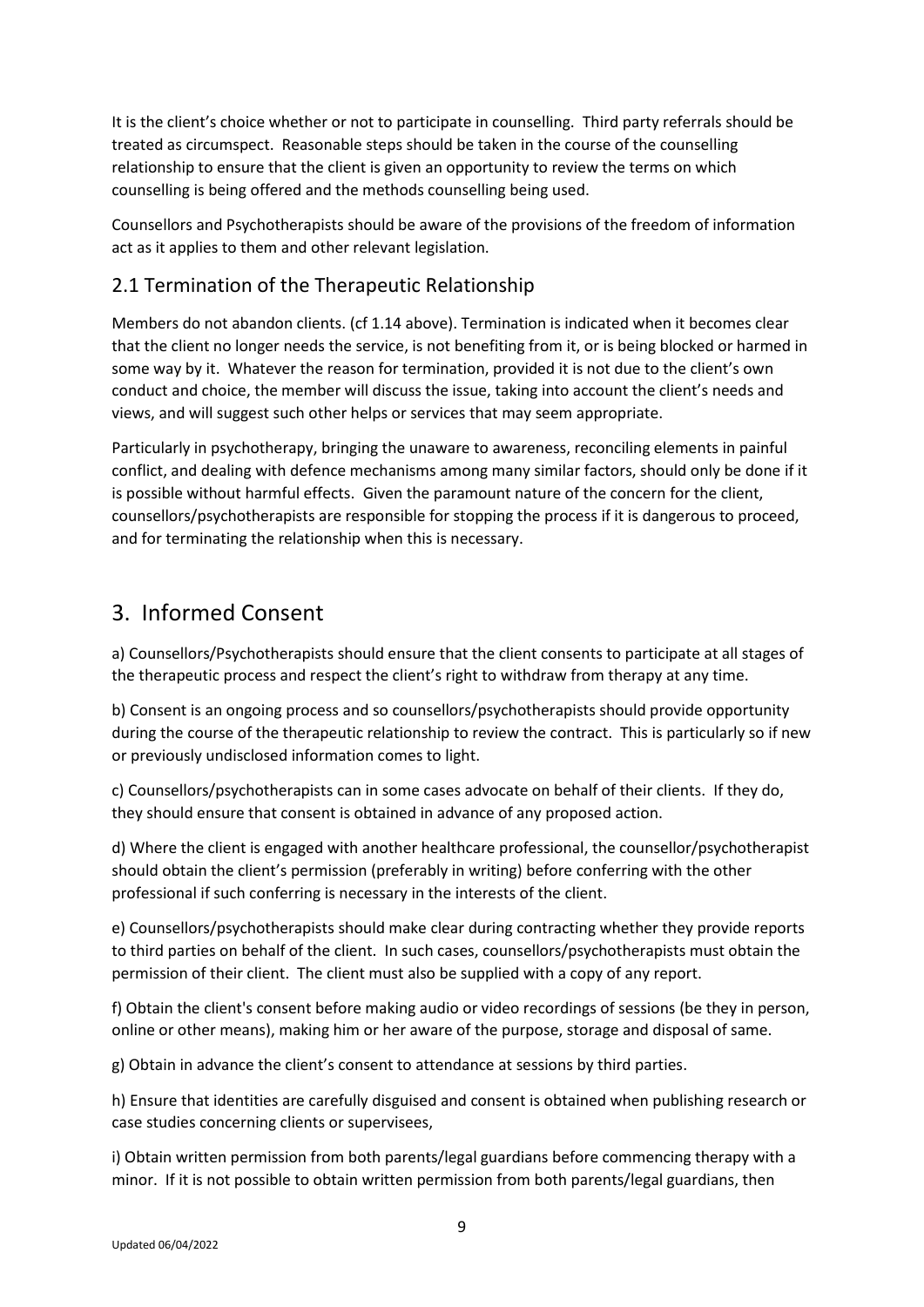written permission must be obtained from at least one parent/legal guardian prior to the commencement of therapy.

## 3.1 Inability to Give Consent

When counselling minors, incapacitated adults, or other persons unable to give voluntary consent, counsellors/psychotherapists should seek the consent of clients to services and include them in decision making as appropriate. Counsellors/psychotherapists should weigh up the client's right to autonomy, their capacity to give consent to receive services, and parental or familial legal rights and responsibilities to protect these clients and make decisions on their behalf.

## 3.2 Confidentiality for those unable to give Consent

When counselling clients who lack the capacity to give voluntary consent to release confidential information, counsellors should seek permission from an appropriate third party to disclose information. In such instances, counsellors must inform clients consistent with their level of understanding and take appropriate measures to safeguard the client's confidentiality.

## 3.3 Referrals:

Members can arrange for appropriate referrals when these are in the best interest of the client, have their consent, and respect the principles of confidentiality.

## 3.4 Third Party Requests:

Members should be circumspect about third party referrals. Clients over the age of 18 must make the initial call for counselling/psychotherapy.

## 3.5 Records:

Such records as members keep are done in accordance with the Code of Ethics, i.e. are adequate, relevant and limited to what is necessary for the type of service being provided and comply with the applicable data protection requirements.

#### 3.6 Fees:

Agreement should be reached as soon as possible (and under contract) with regard to fees and the arrangement for collecting them. All will be done with respect to the law. In payment of counselling and psychotherapy sessions, fees shall be charged at the end of each session or in arrears and not for a number of sessions in advance in payment of counselling and psychotherapy for sessions. Members shall not suggest borrowings of any sort. Members of NAPCP shall never in any circumstances pursue or harass clients for outstanding fees apart from sending invoices in the usual way.

## 3.7 Advertising:

Members will advertise in a way that is prudent and discreet. They will avoid false claims and/or deceptive statements. They do not solicit testimonials from current clients or other vulnerable persons. Use of testimonials is forbidden. In addition, members should avoid advertising expertise in specific areas unless they have completed training/education in the that field or have sufficient experience to support such claims. Counsellors must accurately represent the accreditation and membership status they currently hold.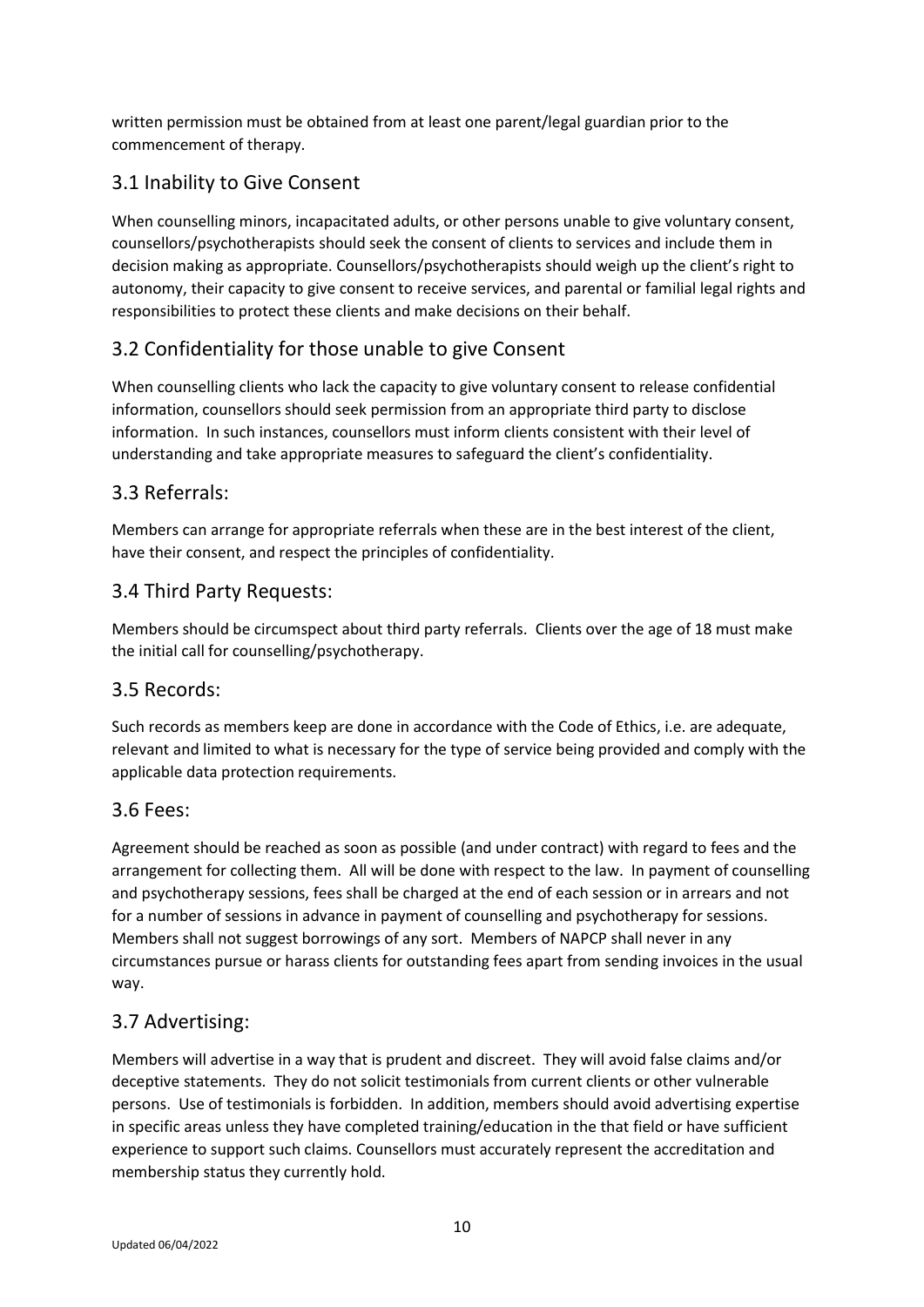## 3.8 Relationship with Colleagues

Counsellors/psychotherapists should be respectful of validated approaches that differ from their own. Counsellors/psychotherapists should acknowledge the expertise of fellow professionals and be respectful of their practices.

#### 3.9 Interdisciplinary work

Counsellors/psychotherapists who are members of interdisciplinary teams must remain focused on how to best serve clients. They should participate in and contribute to decisions that affect the wellbeing of clients by drawing on the perspectives, values, and experiences of the counselling profession, integrate the input of other members and respect the hierarchy that exists in all multidisciplinary teams.

## 4. Use of Assessment Instruments

Counsellors/psychotherapists may use psychometric assessments as part of the counselling process. Counsellors/psychotherapists should use appropriate educational, mental health, psychological and career assessments to promote the well-being of individual clients or groups.

Counsellors/psychotherapists should not misuse assessment results and interpretations, and should take reasonable steps to prevent others from misusing the information provided. They should also respect the client's right to know the results, the interpretations made, and the bases for counsellors' conclusions and recommendations.

Counsellors/psychotherapists are responsible for the appropriate application, scoring, interpretation, and use of assessment instruments relevant to the needs of the client, whether they score and interpret such assessments themselves or use technology or other services.

#### 4.1 Consent and Assessment

Counsellors/psychotherapists must always receive the client's full, informed consent (this should include a clear understanding and acknowledgment of the method, length and disposal of data) prior to the use of any psychometric assessment.

Prior to assessment, counsellors/psychotherapists must explain the nature and purposes of assessment and the specific use of result. The explanation should be given in terms and language that the client can understand.

## 4.2 Instrument Selection

Counsellors/psychotherapists should carefully consider the validity, reliability, psychometric limitations, and appropriateness of instruments when selecting assessments and, when possible, use multiple forms of assessment, data, and/or instruments in forming interpretations.

## 4.3 Limits to Competence

Counsellors/psychotherapists must only use testing and assessment services for which they have been trained and are competent. It is the counsellor/psychotherapist's individual responsibility to ensure that the tests they use are appropriate to and in line with their level of competence and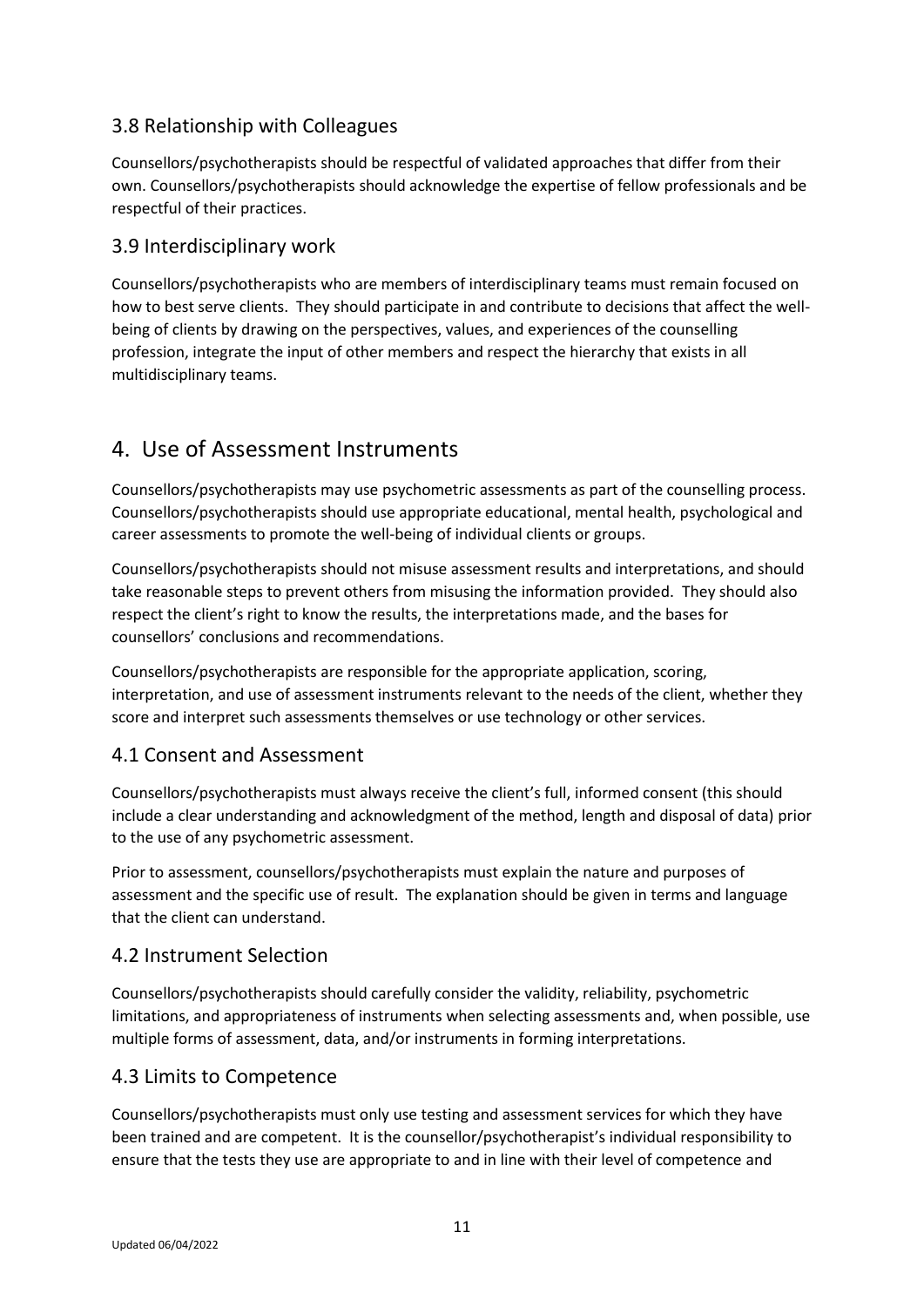qualifications. Standardized tests should be carried out in accordance with the instructions provided.

In addition, counsellors/psychotherapists using technology-assisted test interpretations should be trained in the construct being measured and the specific instrument being used prior to using its application. Counsellors/psychotherapists take reasonable measures to ensure the proper use of assessment techniques by persons under their supervision.

Counsellors/psychotherapists must provide an appropriate environment for the administration of assessments (e.g., privacy, comfort, freedom from distraction).

#### 4.4 Feedback

When providing feedback, counsellors and psychotherapists must consider the client's personal and cultural background, the client's level of understanding of the results, and the impact of the results on the client. In reporting assessment results, counsellors should be sensitive, empathetic and consider the effects that any results may have both at the time of feedback and afterwards.

N.B. Counsellors/psychotherapists cannot make clinical diagnoses, but can, with the assent of the client refer the client for a full assessment should they have reasonable grounds to do so.

A full list of assessments available to counsellors and psychotherapists is available via the NCGE advisory committee on psychometric testing.

## 5. Keeping Records

(a) To minimise intrusions on privacy, care will be taken in keeping records. Only such information as is essential for the process is to be kept in written form. Reports to others will contain only what is required and then only with the express permission of the client. Those who teach will use case material only with the client's permission and then only when all reasonable care to protect personal identity has been taken.

(b) Confidentiality is appropriately maintained in storing, accessing and disposing of records. This is done in accordance with civic laws.

(c) Where records are stored digitally, a password protected folder should be used at all times. If client information is being relayed digitally, adequate protections should also be employed (for example via Dropbox or a password protected PDF).

(d) The above applies particularly to any confidential information contained in databases. Means of deletion must be available to protect privacy and confidentiality.

(e) The civil laws concerning ownership of records will be observed.

(f) Members will make prudent arrangements to see that confidentiality is preserved in the event of death, incapacity, retirement, or other form of withdrawal from their work as counsellors and psychotherapists.

(g) Unless exceptions to confidentiality exist, counsellors should obtain written permission from clients to disclose or transfer records to legitimate third parties. Steps should be taken to ensure that receivers of counselling records are sensitive to their confidential nature.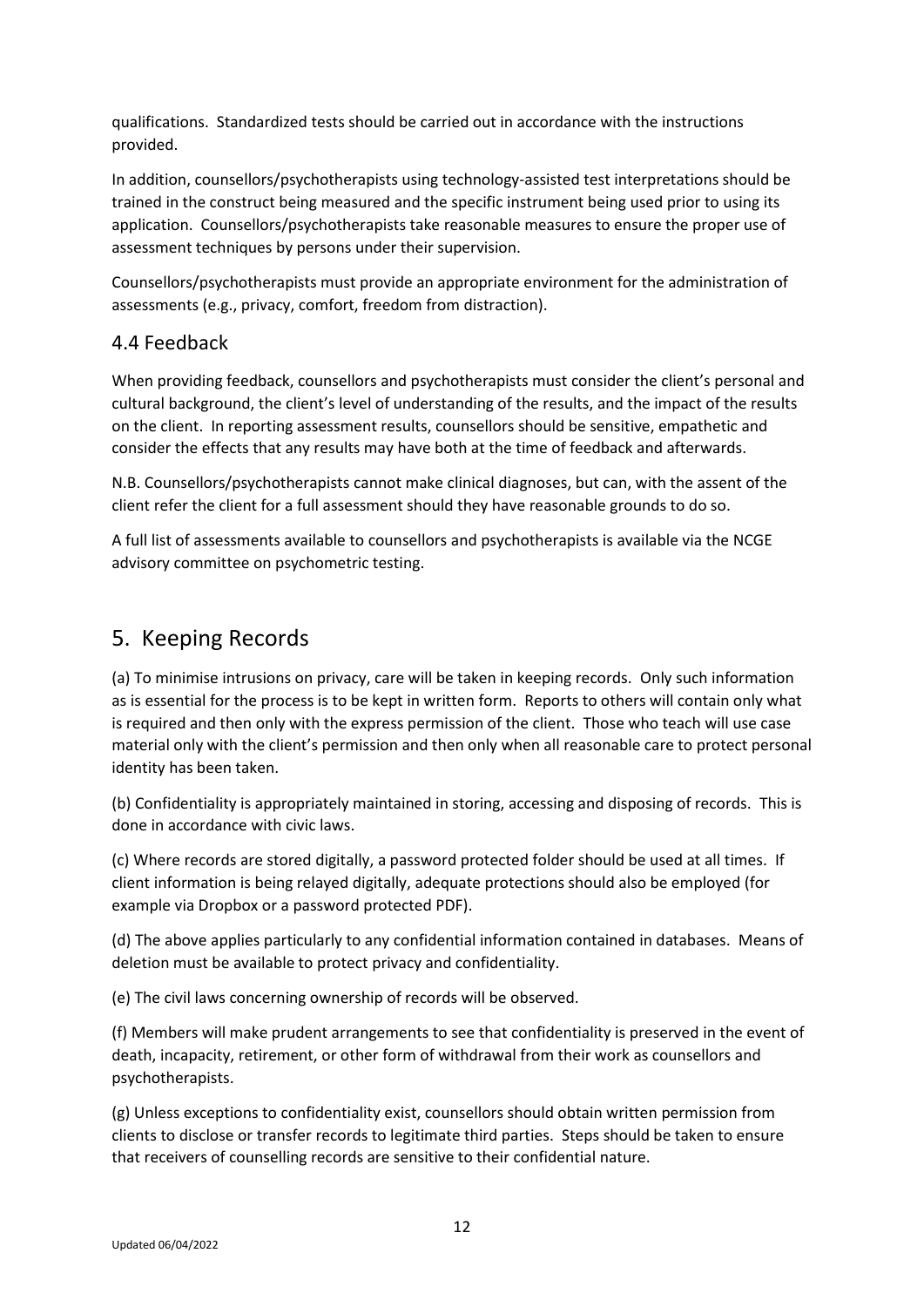To safeguard clients in respect of possible medical or organic factors, members are advised to talk with clients about the value of making their medical doctor aware that they are undertaking a therapeutic process. When in doubt, members may suggest a medical examination and should advise clients who do not have a doctor to contact one.

## 6. Resolving Ethical Issues

#### 6.1 Familiarity with the NAPCP Code

Members have a responsibility to be familiar with this Code and such other legal and ethical standards and obligations that apply to their professional work. Lack of awareness is not in itself a defence to charges of unethical conduct.

#### 6.2 Ethical Doubts and Conflicts

In situations of doubt or conflict regarding the ethical course of action, members will consult others held to be knowledgeable in the field of ethics and, where necessary, of law. The Ethics Committee and other similar bodies may be approached provided all due care for confidentiality is taken.

#### 6.3 Conflicts between this Code and other Organisational Demands

If the demands of another organisation to which members are affiliated conflict with this Code of Ethics, members are required to clarify the nature of the conflict, make known their professional commitment to this Code, and then seek a way to resolve the conflict so as to permit adherence to this Code and maintain the paramount importance of a client's welfare.

#### 6.4 Resolution of Ethical Violations

(a) Informal

When members believe that a colleague has transgressed against this Code, they attempt to resolve the issue informally by bringing it to that person's attention, particularly when no violation of rights may be involved.

(b) Formal

If the informal procedure in 4.04 (a) is not appropriate, or is not satisfactorily resolved, members take such further action as is appropriate to the situation, unless such action conflicts with confidentiality rights which cannot be ignored. Such action may include referral to the NAPCP Ethics Committee or other relevant bodies.

#### 6.5 Co-operation with the Ethics Committee

Members co-operate in ethics proceedings and investigations, as well as with the resulting requirements of the NAPCP. In all such cases, reasonable efforts will be made to resolve any issues to do with confidentiality. It is to be noted that failure to co-operate in such processes is itself a violation of this Code.

#### 6.6 Making Formal Complaints

Formal complaints regarding the ethical conduct of members of the NAPCP should be made in writing to the Chairperson of the Ethics Committee, if the issues around confidentiality rights of a client have been resolved. Those complaints will then be brought to the attention of the board and will be discussed in the presence of the respondent with all due regard to natural justice. It is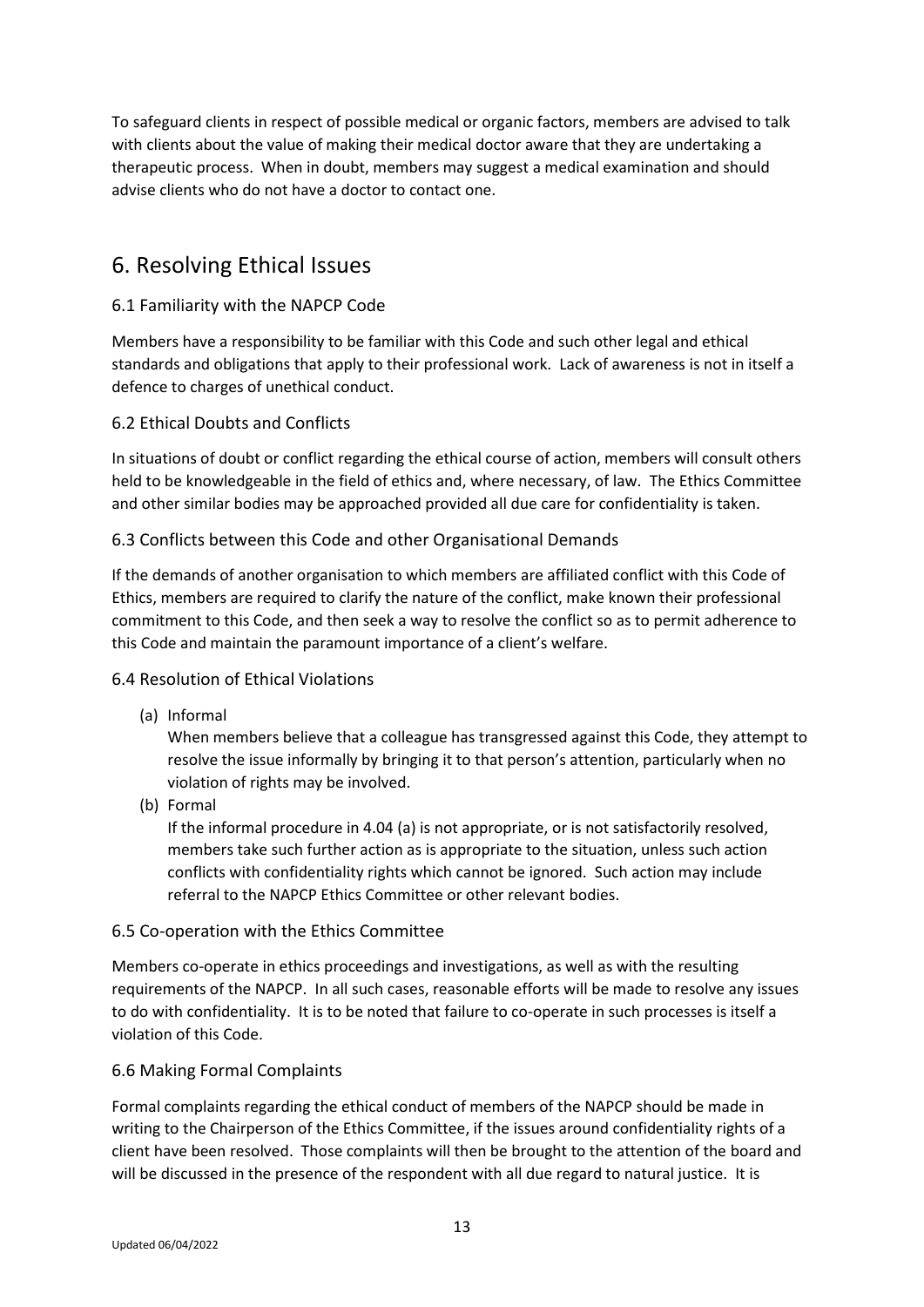recommended that intense procedures be followed before more public processes are set in train. In all of this the welfare of clients remains paramount.

## 7. Other Issues

7.1 Members are personally responsible for keeping up with national and international legal and professional requirements as these bear on the therapeutic relationship.

7.2 Members who have doubts about their ability to work as Counsellors and Psychotherapists under the Code of the NAPCP are required to take competent advice and if possible, resolve their conflict.

7.3 Unless there are valid reasons, a member taking on a self-referred client currently working with a colleague, should do so only when the previous arrangement has been properly terminated.

7.4 Members should be aware of the ways in which they may be drawn into the drama of cause and purpose underlying a client's complex, crisis or trauma. Issues around the member's own unrecognised and\or resolved personal process may be activated under these circumstances. When such is the case, members will take responsibility to re-enter personal therapy and inform their supervisor.

## 8. Research

In conducting and presenting research, members will hold the clients' interest as paramount in keeping with confidentiality rights. Permission to use material arising from case work must be obtained in writing.

## 9. Online/Remote Counselling, Technology and Social Media

Online/remote counselling is becoming more commonplace within the profession. Therefore, counsellors should actively attempt to understand the evolving nature of technology with regard to distance counselling, social media and how such resources may be used to better serve their clients.

Counsellors/psychotherapists should also make themselves aware of the additional concerns related to the use of distance counselling, technology, and social media and make every attempt to protect client confidentiality, data protection and uphold the ethical standards of NAPCP.

## 9.1 Competency

Counsellors and psychotherapists who engage in the use of distance counselling should make every attempt to develop knowledge and skills relating to technical, ethical, and legal considerations (e.g., special certifications, additional course work).

#### 9.2 Legal Statutes and International Boundaries

Counsellors/psychotherapists who engage in the use of distance counselling within their practice may be subject to laws and regulations of both the counsellor's practicing location and the client's place of residence. Counsellors and psychotherapists should ensure that their clients are aware of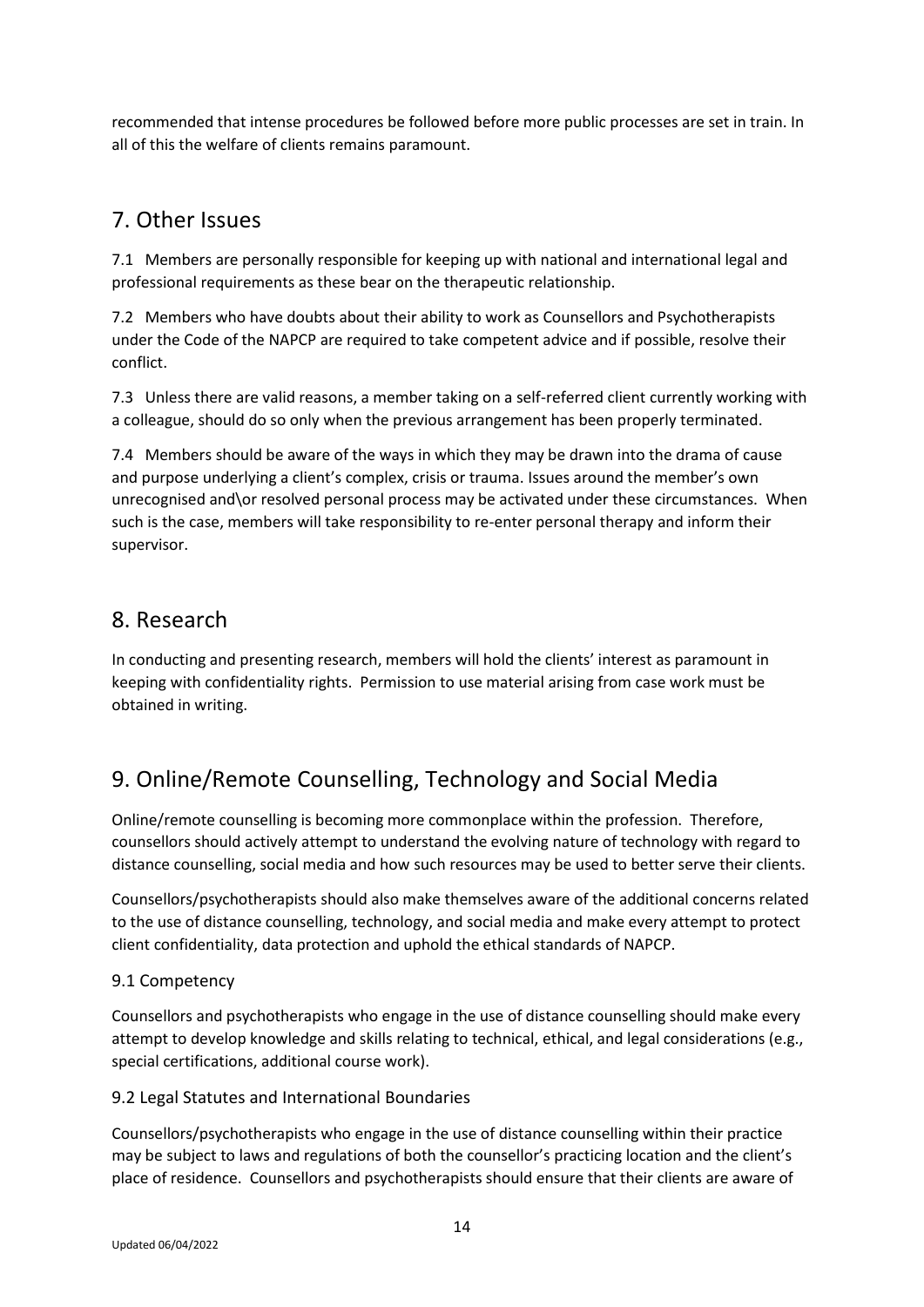the relevant legal rights and limitations governing the practice of counselling across international boundaries.

#### 9.3 Informed Consent and Disclosure

Clients have the freedom to choose whether to use distance counselling and/or technology within the counselling process.

The following issues, unique to the use of distance counselling should be fully addressed during the informed consent process:

- distance counselling credentials, experience and physical location of practice,
- risks and benefits of engaging in the use of distance counselling and technology;
- possibility of technology failure and alternate methods of service delivery;
- emergency procedures to follow when the counsellor is not available;
- time zone differences;
- cultural and/or language differences that may affect delivery of services;

#### 9.4 Online Security

Counsellors/psychotherapists should use current encryption methods to ensure communications meet applicable legal requirements. Counsellors/psychotherapists should take reasonable precautions to ensure the confidentiality of information transmitted through any electronic means. At present a Virtual Private Network (or VPN) is recommended to ensure all internet traffic is encrypted (this will also block malicious websites, ads and trackers).

#### 9.5 Online Counselling and the Therapeutic Relationship

Regardless of the form that therapy takes, counsellors and psychotherapists should maintain a professional and ethical relationship with their clients. This includes establishing professional boundaries with clients regarding the appropriate use and/or application of technology and the limitations of its use within the counselling relationship. Every effort should be made to ensure confidentiality at both ends and the use of encryption apps or software. This also applies to any data collection and storage.

When distance counselling services are deemed ineffective by the counsellor or client, counsellors/psychotherapists should consider delivering services face-to-face. If the counsellor is not able to provide face-to-face services (due to distance or mobility/access problems), the counsellor/psychotherapist should assist the client in referral to another therapist.

Online counselling and psychotherapy has unavoidable limitations (including a lack of intimacy, difficulties around verbal and non-verbal cues, interruptions, etc). These may affect the counselling process. Counsellors and psychotherapists should educate clients on how to prevent and address potential misunderstandings arising from the lack of visual cues and voice intonations when communicating electronically.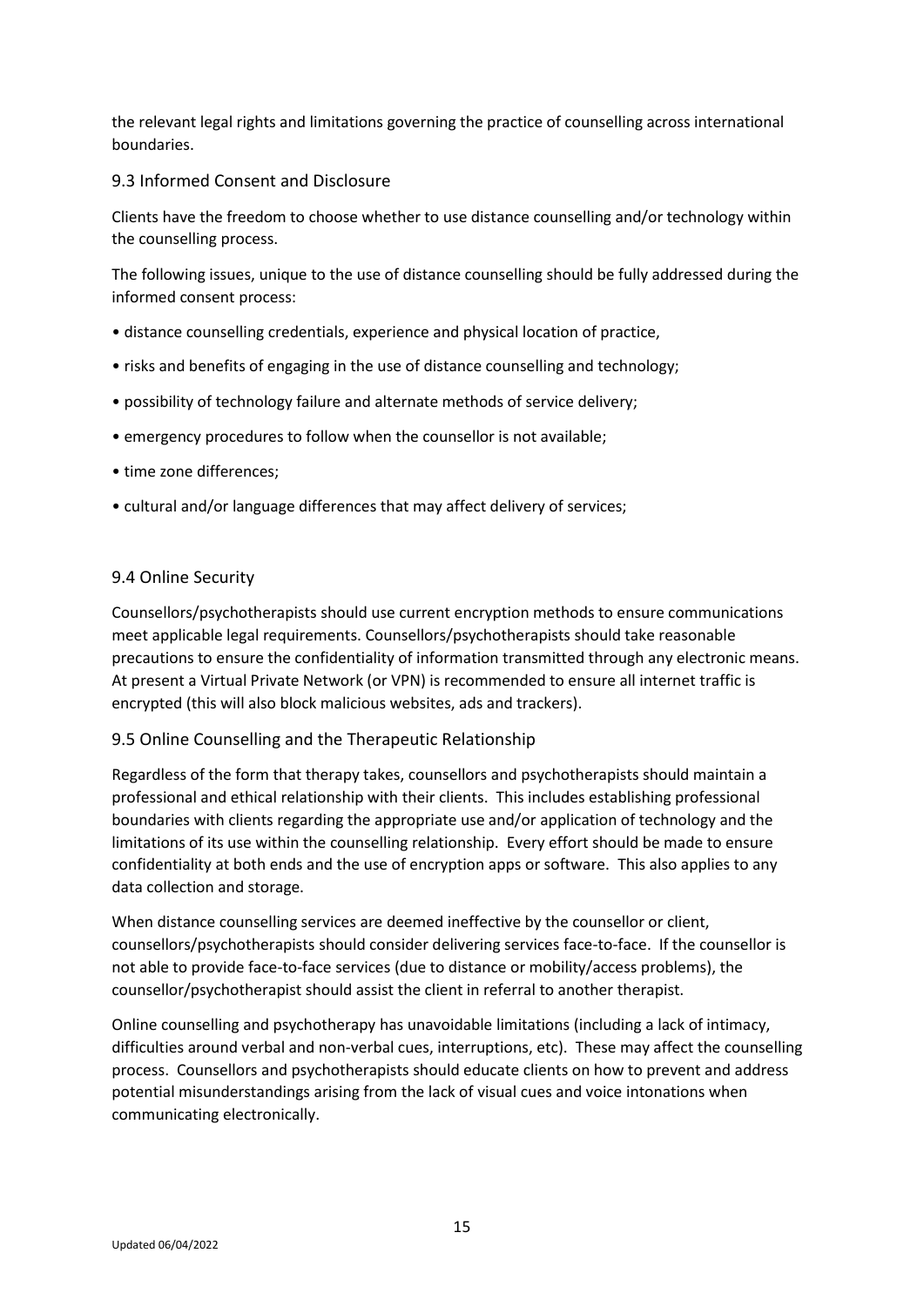## 10. Social Media

Personal and Professional Presence:

In cases where counsellors wish to maintain a professional and personal presence on social media, there must be a clear separation between the two. Counsellors and psychotherapists should not contribute or invite involvement from clients to their personal sites/pages, etc.

Counsellors/psychotherapists should take precautions to avoid disclosing confidential information through public social media and understand that miscommunication and issues around anonymity, confidentiality and safety can occur as a result of poor maintenance around social media boundaries.

## Rules and Regulations

## of the

## National Association for Professional Counselling

## And Psychotherapy

#### Clause I

The name of this Association is National Association for Professional Counselling and Psychotherapy.

*As of January 2018, the titles of counsellor and psychotherapist are protected under CORU. As a result, the terms counsellor and psychotherapist will only apply to those who have reached the appropriate level of qualifications and training that apply to each title.* 

#### Clause II

The objects for which the Association is established are:

To carry on the service and to promote high standards of professionalism amongst its members who are counsellors and psychotherapists. It is a self-governing, non-profit-making organisation promoting a professional Code of Ethics and discipline amongst its members. The NAPCP will represent its members in Ireland and in Europe, with other counselling organisations and with civil and church authorities. On behalf of its members, it will address directives insofar as these refer to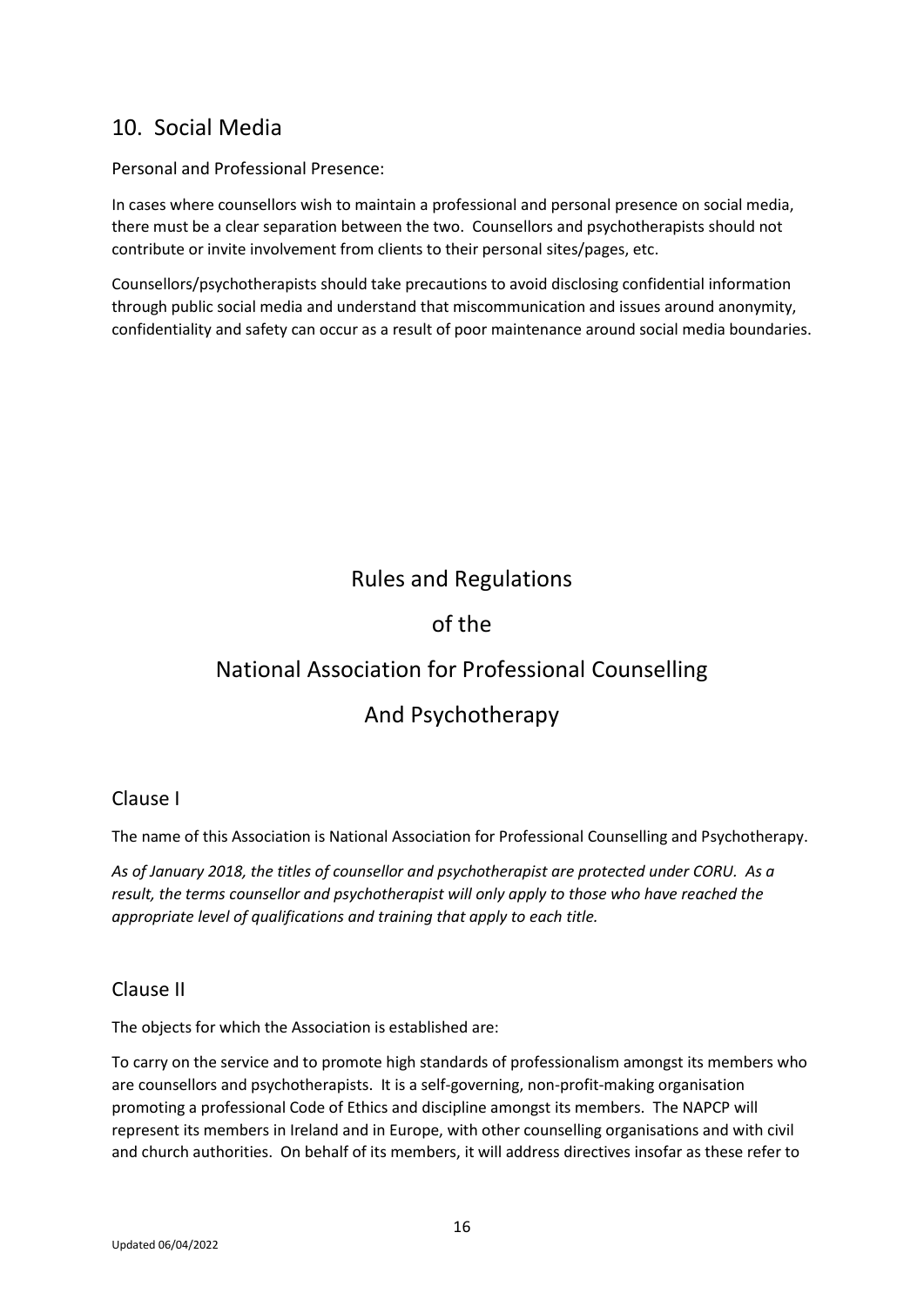the counselling and psychotherapeutic professions. It is intended to regulate counselling and psychotherapy for its members through accreditation and credentialing.

#### Clause III Classes of Membership

- (i) Accredited Counsellor and Psychotherapist
- (ii) Pre-accredited Member
- (iii) Student Counsellor and Psychotherapist
- (iv) Supervisor

All classes of membership are renewable after a period of three years unless membership has already been withdrawn or rescinded.

A member is deemed to have voting rights provided always that s/he is a fully paid up Accredited Member for the year in which a vote is taken. As a condition of membership, all members are required to continue in regular supervision for as long as they practice in the counselling field.

#### Clause IV Founder Members

The founder members are those whose names are appended to the official certificate of incorporation dated 9th day of November 1995, and Dr Brian McCaffrey, who was co-opted to the Board of NAPCP on 3lst January 1996.

#### Clause V Accredited counsellors and psychotherapists

Full membership and accreditation will be open to those who:

(a) make application to the Secretary of the Board for such membership on the official application form, and

(b) satisfy the criteria as laid down in Clause IX of this document,

(c) are willing to support and abide by the ethical principles for Counselling and Psychotherapy set out in the NAPCP Code of Ethics.

Only such members as have satisfied Clauses a, b and c above may use the letters M.NAPCP or the words Member of the National Association for Counselling and Psychotherapy in any advertisement, C.V., or other communication or published medium.

#### Clause VI Pre-accredited Members

Pre-accredited membership of the NAPCP is open to all those in the field of counselling/psychotherapy who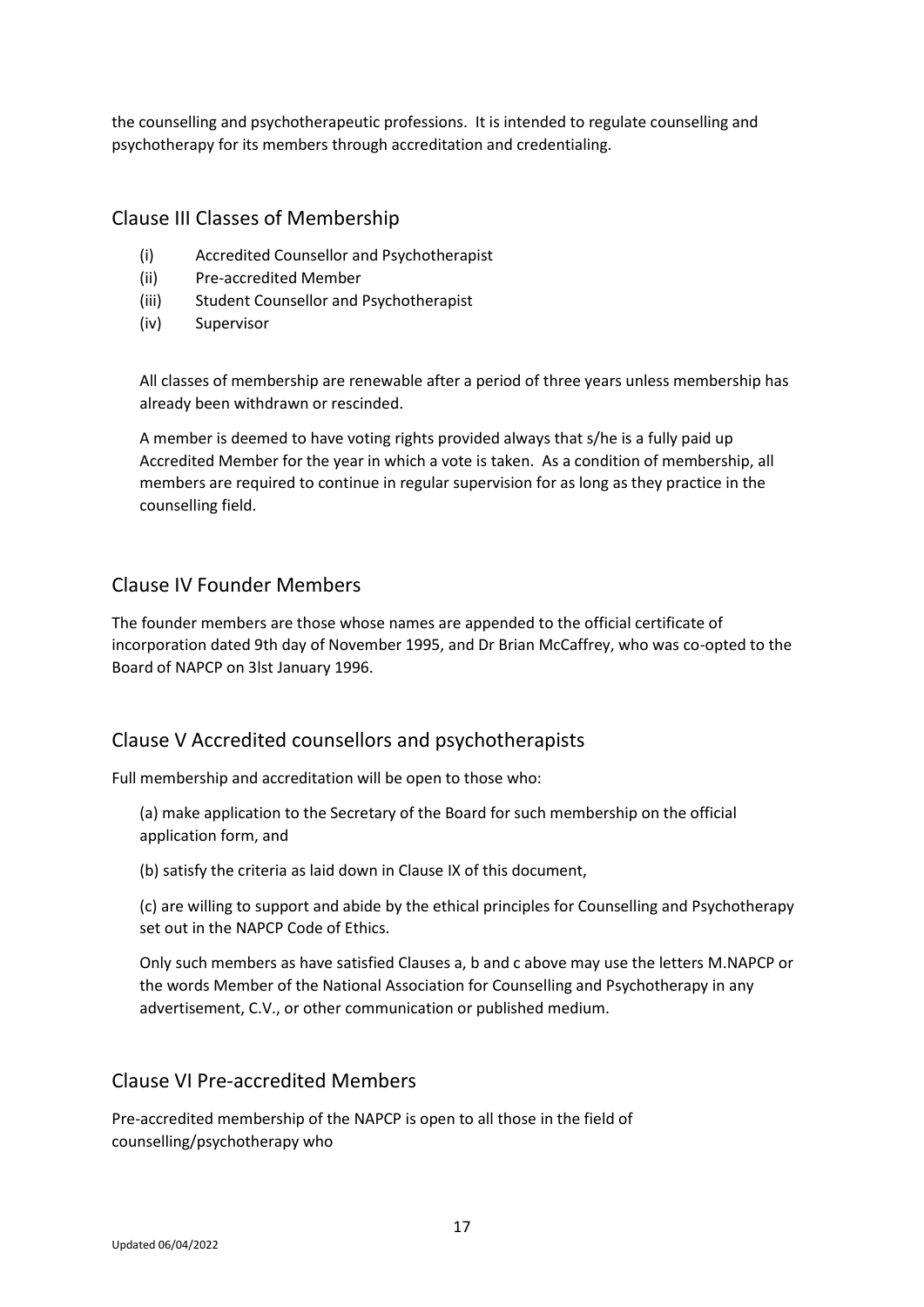(a) have completed the required class contact hours in a counselling/psychotherapy programme, but who have not yet completed the supervised practicum requirement

(b) apply for pre-accredited membership on the official application form of the NAPCP

(c) are willing to support and abide by the ethical principles for Counselling and Psychotherapy which are set out in the NAPCP Code of Ethics.

N.B. Pre-accredited Members may NOT use the title A.M.NAPCP

## Clause VII Student Membership

Student Members are those who are currently participating in a recognised programme of training in counselling or psychotherapy.

## Clause VIII Board Membership

The Board of the NAPCP, hereafter called the 'Board', shall consist of a Chairperson, Secretary, Treasurer and Education Officer and as many members as is agreed at the Annual General meeting, which shall take place each year. It shall be the responsibility of the Board to uphold the memorandum and Articles of Association, the Code of Ethics and the Constitution in the interest of the members of NAPCP, their clients and the public at large.

Officers of the Board shall hold office for a period of three years, after which they may be deemed eligible for re-election.

An Ethics Committee shall also be elected at this time to deal with issues of ethical practice. This Committee shall hold office for a period of three years, after which they may be deemed eligible for re-election.

## Clause IX Criteria for Fully Accredited Membership

The following are the paths by which a person may gain accreditation for the practice of Counselling from the National Association for Professional Counselling and Psychotherapy:

- 1. By University Graduation in a recognise counselling\psychotherapy programme.
- 2. By a Substantial Course of Training over two years full-time or three years part time.
- 3. By accumulation over ten years of courses that together can be shown to constitute a Substantial Course of Training. This has been discontinued since January 2002.

A Substantial Course of Training will normally include:

(a) Learning Group Contact Hours: A minimum of 450 learning group contact hours, facilitated by a reputable and qualified tutorial faculty.

- (b) 50 hours personal counselling
- (c) 100 supervised client hours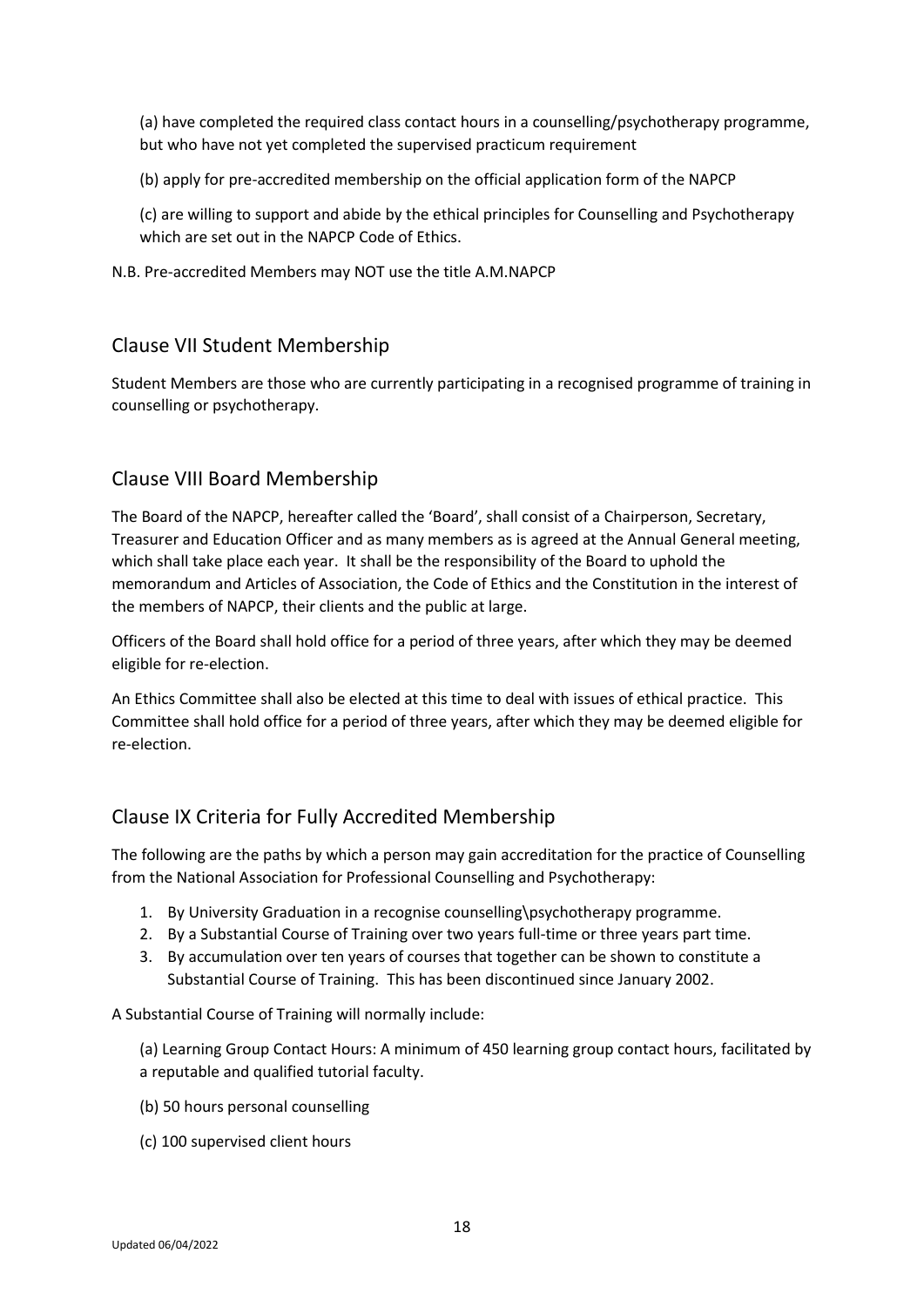## Supervision

According to NAPCP, the term supervision refers to the conduct of a process in a formal contractual session in either a personal or group setting and which includes the following: exploring and assessing counsellor practice; facilitating counsellors so that they can develop and improve their professional competence, offer new perspectives, set goals, intervene and evaluate more efficiently and effectively both the personal and professional development of the counsellor. Client welfare is always the core issue of supervision work.

Criteria regarding Supervision is set out on the NAPCP website for all members to access.

## The Supervisory Relationship

The supervisory relationship is a collaborative one that aims to encourage and inform the Supervisees' clinical competence. The Supervisor must be aware of the power differential in the relationship. They must strive to use their experience and education in a positive way and never attempt to exploit the power differential in any way.

The Supervisor should also strive to balance support with constructive criticism so that the supervisee is both encouraged and challenged in their professional and clinical work.

The Supervisor must clearly set, define and maintain ethical boundaries between professional, personal and social relationships with their Supervisees. The Supervisor must not enter into any sexual relationships with Supervisees. Supervisors are prohibited from engaging in a supervisory relationship with family members.

## Supervisors Responsibilities

Supervisors should assist supervisees to reflect on their work and adhere to the principles embodied in this Code of Ethics and Practice.

Supervisors should also ensure that Supervisees are not exploited financially, sexually, emotionally or in any other way in the supervisory relationship.

Supervisors should ensure that both parties are clear on their respective roles and responsibilities within the relationship. They should also clarify the responsibility that supervisees hold for their own continued learning and self-monitoring.

Supervisors should declare their specific areas of competencies and non-competence (i.e., working with minors, couples counselling, addiction counselling, etc).

Supervisors should treat their Supervisees equally regardless of age, class, disability, ethnicity, gender, race, religion or social standing.

NAPCP supervisors must hold appropriate malpractice and professional indemnity insurance as well as public liability insurance for their supervision work.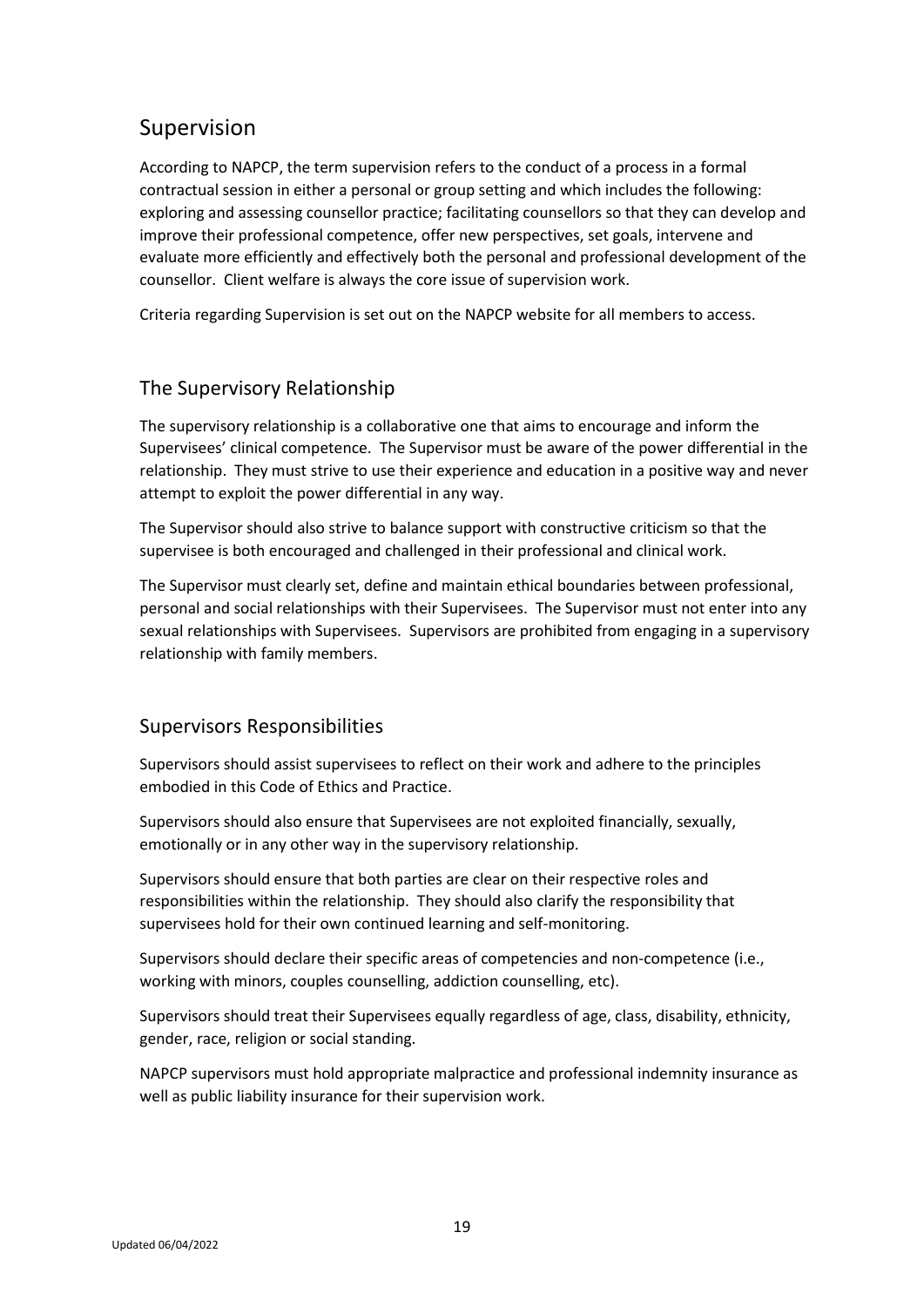Supervisors should ensure that their Supervisees (other than trainees) have the following measures in place

- 1. They belong to a Professional Counselling/Psychotherapy Association
- 2. They subscribe to and adhere to the code of ethics and practice of that Association
- 3. They are subject to the Association's complaints procedure
- 4. They have appropriate malpractice and professional indemnity insurance as well as public liability insurance cover.
- 5. That their client is working within their own level of competence and training.

Supervisors are expected to monitor their own professional competency. This means engaging in supervision and continuous learning in order to develop to their supervisory competence.

If a Supervisor has serious concerns regarding the quality of a Supervisee's work, they should take all reasonable steps to address and resolve the situation. This process includes options such as:

- 1. Bringing these concerns to the attention of the Supervisee
- 2. Seek Professional Consultation
- 3. Encouraging the supervisee to seek personal therapy or other professional help.
- 4. Referral of the matter, if necessary, to the Supervisee's accrediting body

## Defining Supervision

It is vital that both parties agree clear boundaries between the Supervisory relationship and friendships or other dual relationships. This includes a clear delineation of the boundaries between supervision, consultancy, therapy and training.

Supervision is not intended as a surrogate for personal therapy. While this should be made clear at the outset, supervisees should be free to discuss any personal problems that arise and have them dealt with in a sensitive manner and any appropriate referrals made by the supervisor.

As with any therapeutic relationship, the effectiveness of supervision can be reviewed and modified at any time.

Both parties should discuss any issues that arise from (adhering to and implementing) mandatory reporting guidelines.

While it is the role of the Supervisor to assist the supervisee in exploring and reflecting on their therapeutic work with clients, the ethical and legal responsibility for the work itself remains with the Supervisee.

Supervisees are responsible for their work with the Client, and for honestly presenting and exploring that work with their Supervisor.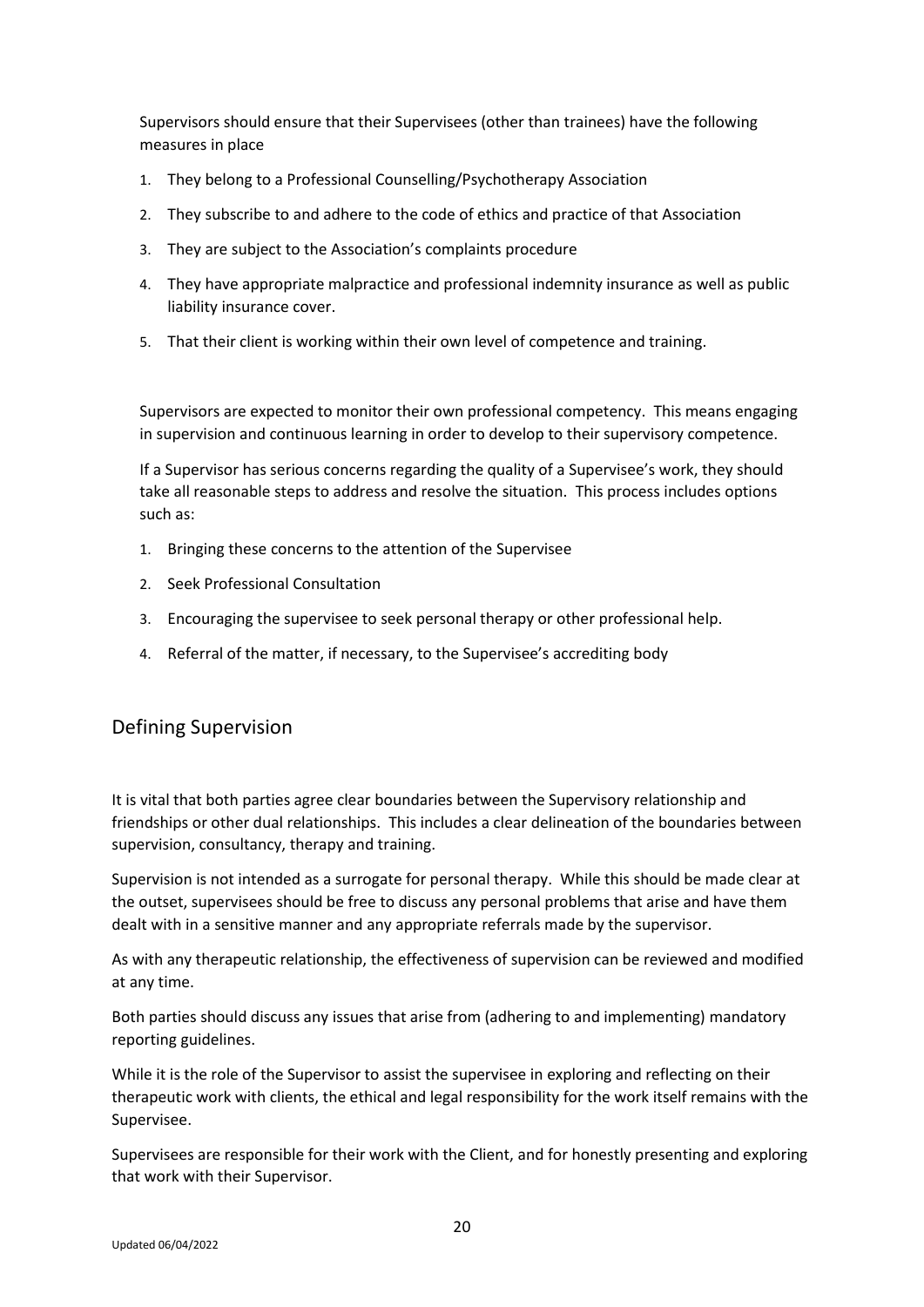## Contracting and Management of Supervision

The Supervisor must establish a contract with their supervisees that clarifies the expectations of both parties regarding tasks, roles, responsibilities and competencies. The contract should make explicit the expectations the supervisor and supervisee have of each other. This should include the manner in which any formal assessment of the Supervisees' work will be conducted.

The Supervisor should be clear and honest about their supervision qualifications, theoretical approach and method of working.

#### A contract should provide ongoing reviews

The Supervisor should be explicit regarding practical arrangements for supervision and ensure that this is an agreed arrangement by all parties. It will cover such practical arrangements such as:

- 1. Fees (incl. rescheduling and cancellation policy)
- 2. Length of contact time and frequency of contact
- 3. Confidentiality and limits/exceptions to confidentiality
- 4. Process of dealing with exceptions to confidentiality
- 5. Arrangements in the event of the illness or death of the Supervisee or Supervisor
- 6. How to monitor and report if there are concerns about professional competencies
- 7. Supervisee notes, Supervisor notes (ownership, storage, use, research).
- 8. For a Trainee Therapist, the establishment of a 3-way contract between Supervisor, Supervisee and the Training Institution (including responsibility for written assessments).

## Supervising Students

The Supervisor's role with students includes all the requirements as set out for supervising accredited and pre-accredited counsellors and psychotherapists with the addition of the following:

1. The Supervisor should be acutely aware of the power differential in his/her work with student Supervisees and should not exploit this power due to the increased role of evaluation and assessment.

2. The Supervisor must familiarise themselves with the criteria of the course providers and ensure that the student works within those standards.

3. The Supervisors role as an educator is of primary significance in working with students.

4. The Supervisor should provide the student with ongoing feedback regarding their work and schedule formal evaluative sessions (as required by their course provider).

5. Where a Supervisee exhibits a lack of professional competence, the Supervisor has an ethical responsibility to discuss this with the supervisee in a direct and supportive manner and if necessary, refer this to the course provider.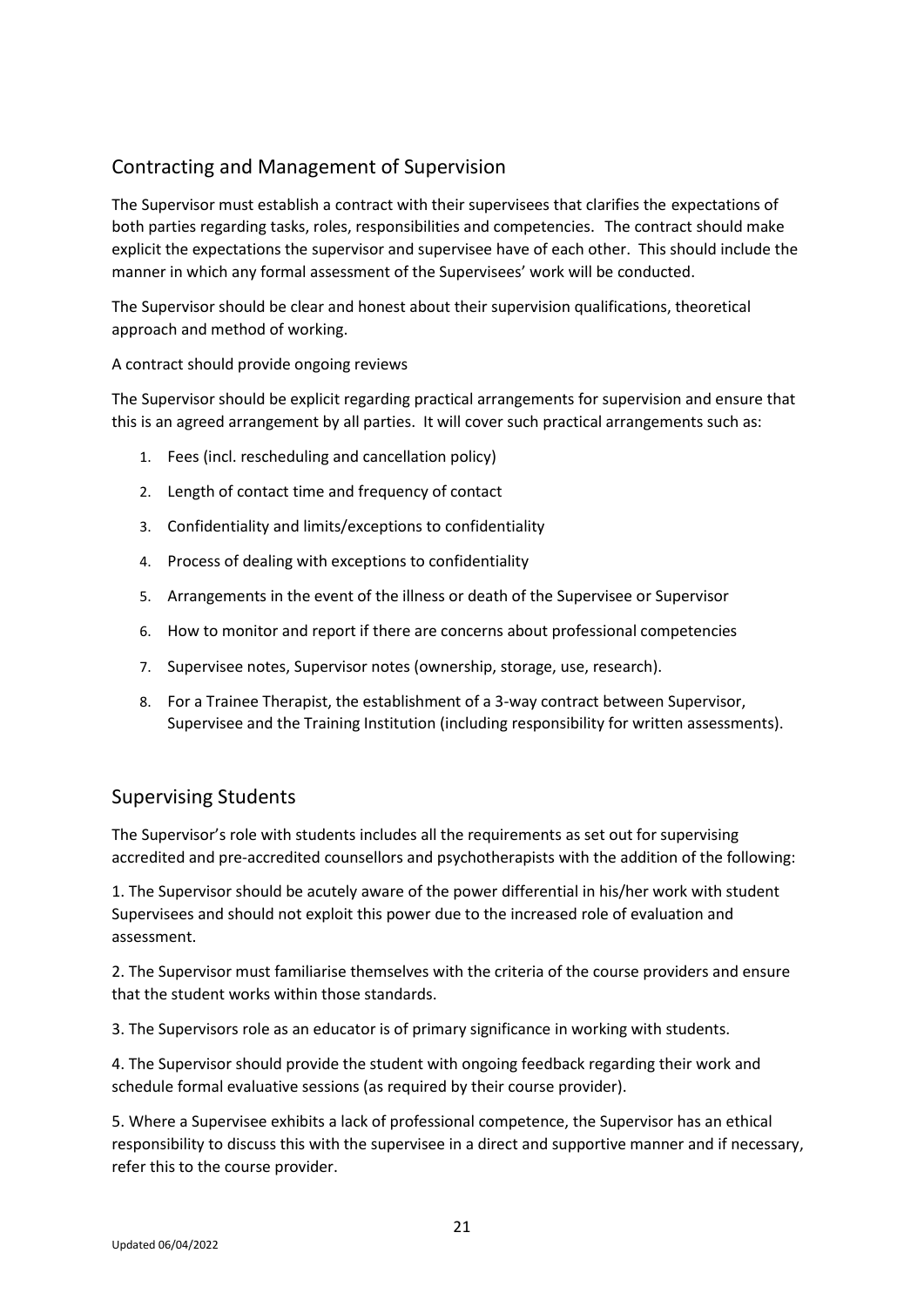6. Before reports on the student's work are forwarded to the course provider, these reports should be discussed and evaluated by both the Supervisor and Student. The Supervisor must ensure that the student understands fully what is contained in the report.

7. If the Supervisor has concerns about a student's abilities or competencies the supervisor should

- Address these concerns with the student
- Seek professional consultation on the matter
- If required address these concerns with the course provider

## Counselling/Psychotherapy

According to the NAPCP, counselling is defined as a formal contractual counselling session, understood as such by both counsellor and client. It refers to a way of relating and responding to another person so that the person is helped to explore personal thoughts, feelings and behaviours, to reach a clearer self-understanding, and is helped to find and use his/her strengths so that s/he copes more effectively with his/her life by making appropriate decisions, or by taking relevant action. In other words, counselling is a purposeful relationship in which one person helps another to help him/herself.

For accredited membership, applicants are required to have completed 450 hours of supervised counselling within five years of graduation from an approved Course of Training.

As a condition of membership, all members are required to continue in regular supervision for as long as they practice in the counselling field.

It is taken for granted that applicants will have due regard for, and commitment to their own personal development.

Areas of Study expected to be covered in a recognised Programme of Study/Training include:

- (a) An Introduction to Counselling /Psychotherapy
- (b) Theory and Practice of Counselling/Psychotherapy
- (c) Group Counselling/Psychotherapy
- (d) Professional Aspects of Counselling/Psychotherapy
- (e) Skills Development Practical
- (f) Psychology
- (g) Abnormal Psychology
- (h) Family, Marriage and Child Therapy
- (i) Addiction Studies
- (j) Personal Awareness, Growth and Spirituality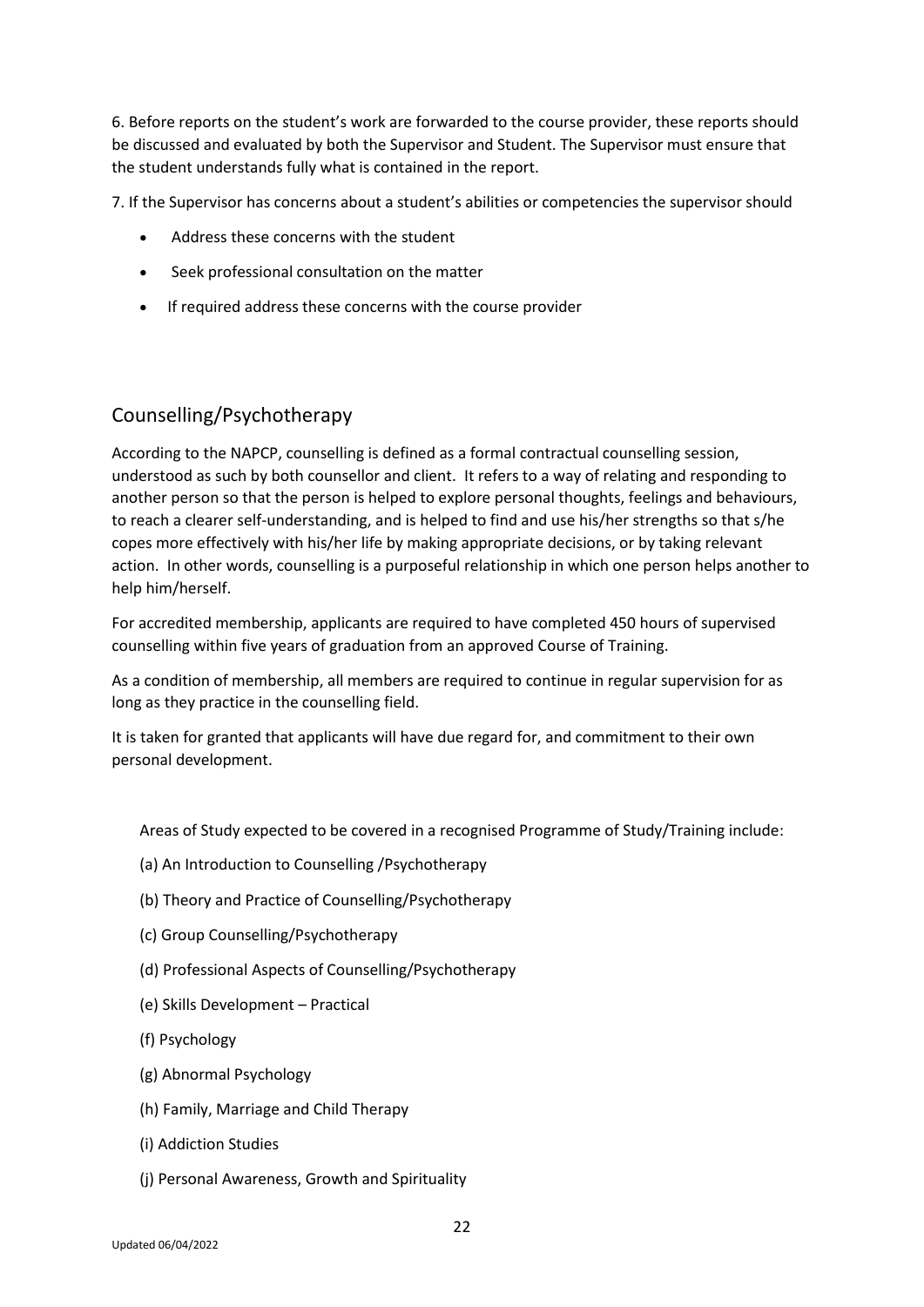(k) Understanding of psychometric measurement

## Clause X Criteria for Continued Membership

Compliance with the following conditions is necessary for those who wish to retain membership of the Association:

(a) Fees must be paid on an annual basis.

(b) Members must uphold, support and conform to the Articles of this Constitution and to the Code of Ethics of the NAPCP.

(c) Members are required to attend in-service development, training, workshops and/or conferences on a regular basis.

(d) Members must have regular supervision and may be asked by the supervisor to discontinue professional practice when it is deemed necessary for the member to do so in the interest of the member's client or clients, or in the interest of the member him/herself.

## Clause XI Renewal of Accreditation

Members are required to apply for renewal of Accredited membership of the Association every three years.

## Clause XII Indemnity

Members will be required to indemnify themselves and the NAPCP against all claims arising out of negligence, malpractice or public liability.

## Clause XIII Breach of Ethics

A member deemed by the Ethics Committee to have breached the Code of Ethics or these Rules and Regulations may be asked to account to the Committee for any improper conduct or breach of the NAPCP Code of Ethics.

The Ethics Committee will report to the Board of Directors which may direct the Ethics Committee to instigate a formal investigation in accordance with the Rules and Procedures of the NAPCP Ethics Committee (see Appendix 1). On completion of such formal investigation, the Ethics Committee will formally report its findings in writing to the Board, and in particular will specify which if any parts of the Code of Ethics and/or Rules and Regulations of the NAPCP the member has been found to be in breach of and what if any sanctions the Ethics Committees recommends. The Board of Directors shall, within a month of receipt of this communication, send a copy of the report, together with the decision of the board as to which of the recommendations of the Committee it has decided to implement, to the relevant member(s) informing them also of their right to appeal. The Board of Directors has the power to suspend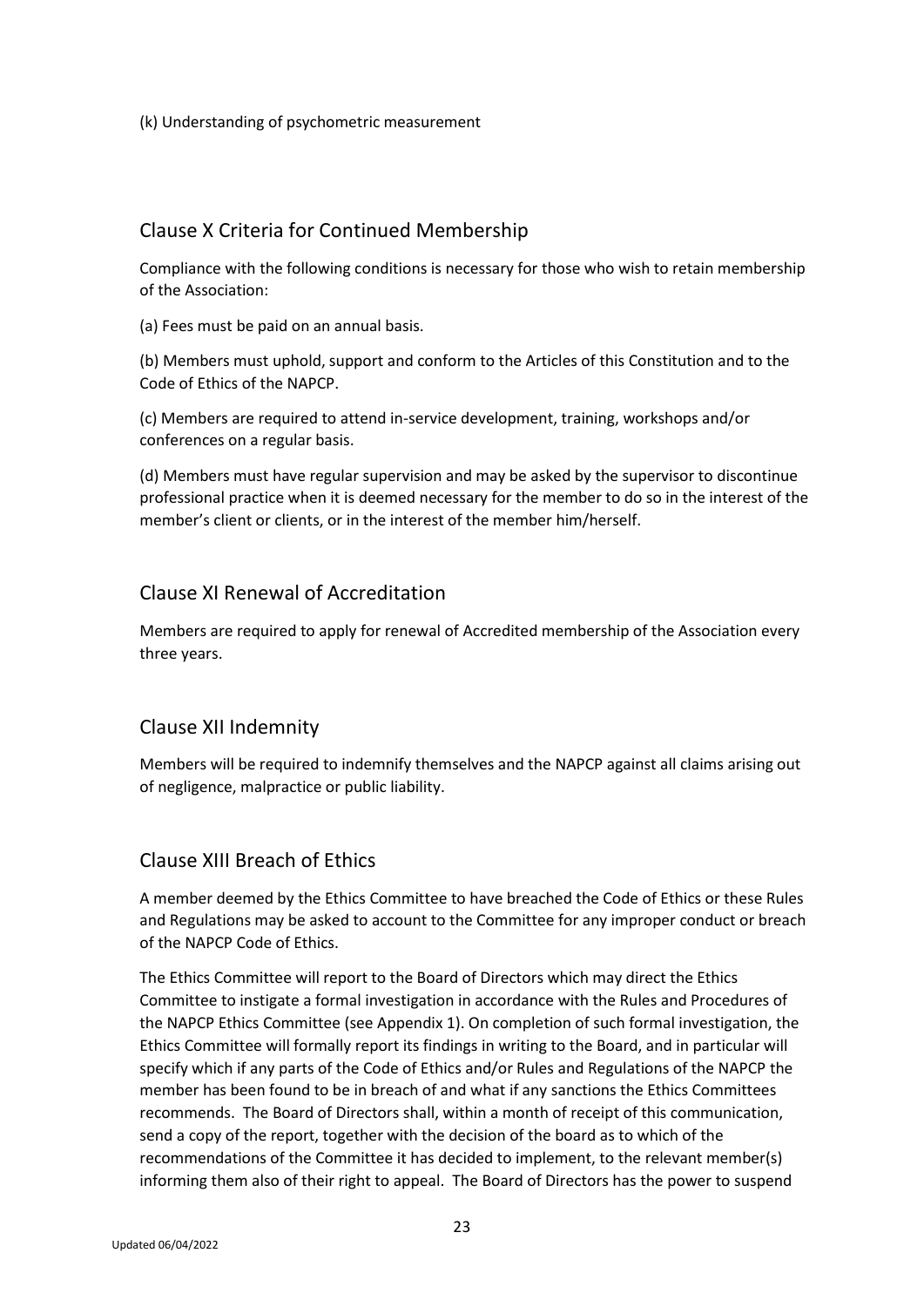the relevant member's membership for the duration of an investigation and any subsequent appeal process.

According to the recommendations of the Ethics Committee, the Board has the power to impose one or some of the following sanctions: to write to all or some complainants informing them of the findings and recommendations of the Ethics Committee, to provide any further material that any complainant reasonably requests to pursue a civil action pursuant to their allegation, to suspend the member's membership, to issue a reprimand, to cancel the member's membership, to stipulate a period of time within which a reapplication from the expelled member will not be considered (including an indefinite period of time), to publish any reprimand, findings and sanctions in the media (printed, 18 broadcast and electronic), to prepare a file and forward it to any relevant private or public competent authority the Board considers appropriate (bearing in mind the public interest) including the Garda Siochana, other Counselling or Psychotherapy associations, or government bodies. Should the Ethics Committee find a complaint to be not only unfounded but also vexatious and or malicious, the Board shall be entitled to take what steps including some of the above in the interests of restoring the reputation of the member.

## Appendix 1

## Rules and Procedures of the NAPCP Ethics Committee

On being directed by the Board of Directors to commence a formal investigation into an allegation of a breach of the Code of Ethics and/or the Rules and Regulations of the NAPCP, the committee shall in the first instance write to the relevant member (or members) and inform them of this development. They will outline the allegation in writing, attach a copy of the Code of Ethics and Rules and Regulations and these Rules and Procedures of the NAPCP Committee, and send all this to the relevant member(s), ensuring as soon as possible thereafter that these have been received and the address details for the relevant member(s) are up to date.

The Ethics Committee will examine all complaints and allegations against the member(s), requiring all to be put in writing and signed; the Committee may make such enquiries as it thinks fit to discover if there are further allegations and complaints yet to lodged formally. It also has the power to speak and meet with complainants to satisfy itself with regard to the authenticity, scale, gravity and extent of any complaints. It also has the power to provide copies of the Code of Ethics and Rules of Regulations to anyone who has or is considering making a complaint against a member, and to answer any questions that arise about the meaning of any part of these documents.

The Ethics Committee is entitled to publicise to the media and any other public or private body the fact it is conducting an investigation into a named member (or members) if it deems it to be in the public interest so to act.

The Ethics Committee will have the right to establish a deadline after which it will be entitled to consider no further complaints, but such deadline will be no later than three calendar months following the date on which the Board directed the Committee to commence the formal investigation.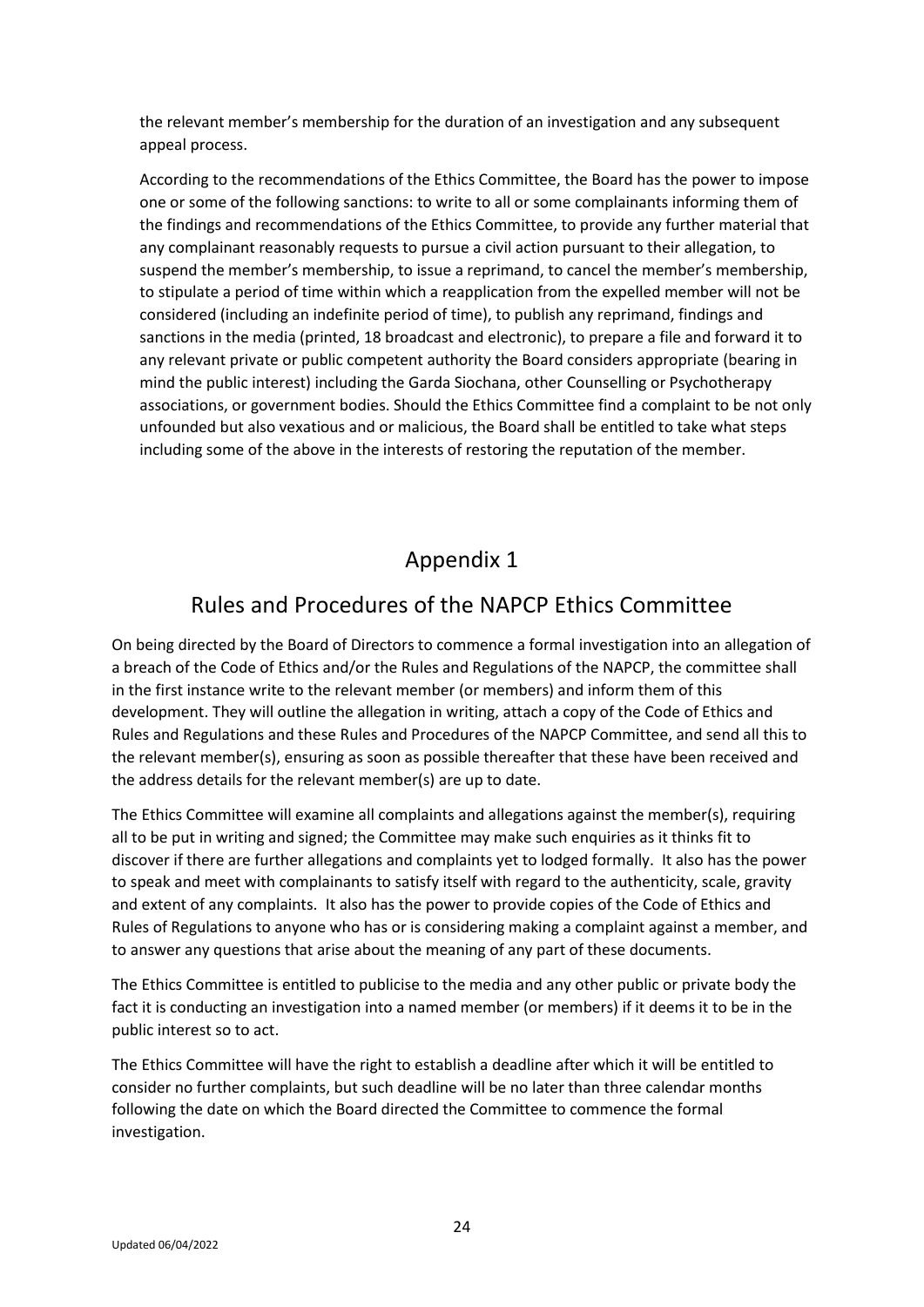At the end of this period, the Ethics Committee will examine all the signed complaints received, and (provided the complainants give their written consent) shall no later than two calendar months following the closing date for receipt of complaints, forward copies of all such complaints to the relevant member(s) together with a written advice from the Ethics Committee to the member(s) as to which parts of the Code of Ethics and/or Rules and Regulations appear to have been breached in relation to the allegations made in the complaints. The member(s) shall be given one calendar month to respond, such notice commencing from the date of postage by registered mail of this material.

Should the relevant member(s) have failed to respond within a month, the Ethics Committee shall meet as soon as possible but, in any case, no later than two months following the date on which copies of the allegations were sent to the member(s) to consider the allegations and agree findings and recommendations to the board. Should the relevant member(s) respond within a month, then the Ethics Committee may if it deems fit forward copies of the response to the complainants requesting comment and/or take 20 professional advice, but shall in any case meet no later than three months following the date on which copies of the allegations were sent to the member(s), to consider the allegations and agree findings and recommendations to the board.

If the Ethics Committee cannot agree on findings and recommendations at such meeting, it may with the consent of the Board defer such decisions for a further month during which it may make such enquiries, take advice or interview further either complainants or the relevant member(s) as it sees fit. Then a majority decision will apply.

The Ethics Committee shall at all times be guided in its actions by the principles of natural justice, the Rules and Regulations of the NAPCP, a desire to bring the investigation to a close as quickly as possible as is consistent with fairness and justice, the public interest, the reputation of the N.APCP, the reputation of all its members, and reputation of counsellors and psychotherapists.

During the investigation the Ethics Committee may issue recommendations to the Board as to whether the suspension of membership of the relevant member(s) should be continued or ceased.

The Ethics Committee shall provide in writing to the Board of Directors its findings with regard to any complaints or allegations, and in particular will specify which if any parts of the Code of Ethics and Rules and Regulations of the NAPCP have been breached. They shall further specify what if any sanctions they recommend. If the Ethics Committee considers any complaint unfounded, vexatious and/or malicious it shall advise the Board to this effect in its findings, and may issue recommendations on a course of action in relation not only towards the member but also towards a complainant.

## Clause XIV Appeals

The member shall be notified of the right to appeal this decision to the Board of the NAPCP. The name and address of the Secretary with whom the appeal may be lodged shall be conveyed in writing to the member.

In the event of an appeal being lodged it shall be made in writing within three weeks of receipt of the letter of cancellation of membership.

The decision of the Board shall be conveyed in writing to the member concerned within three days of the meeting of the Board.